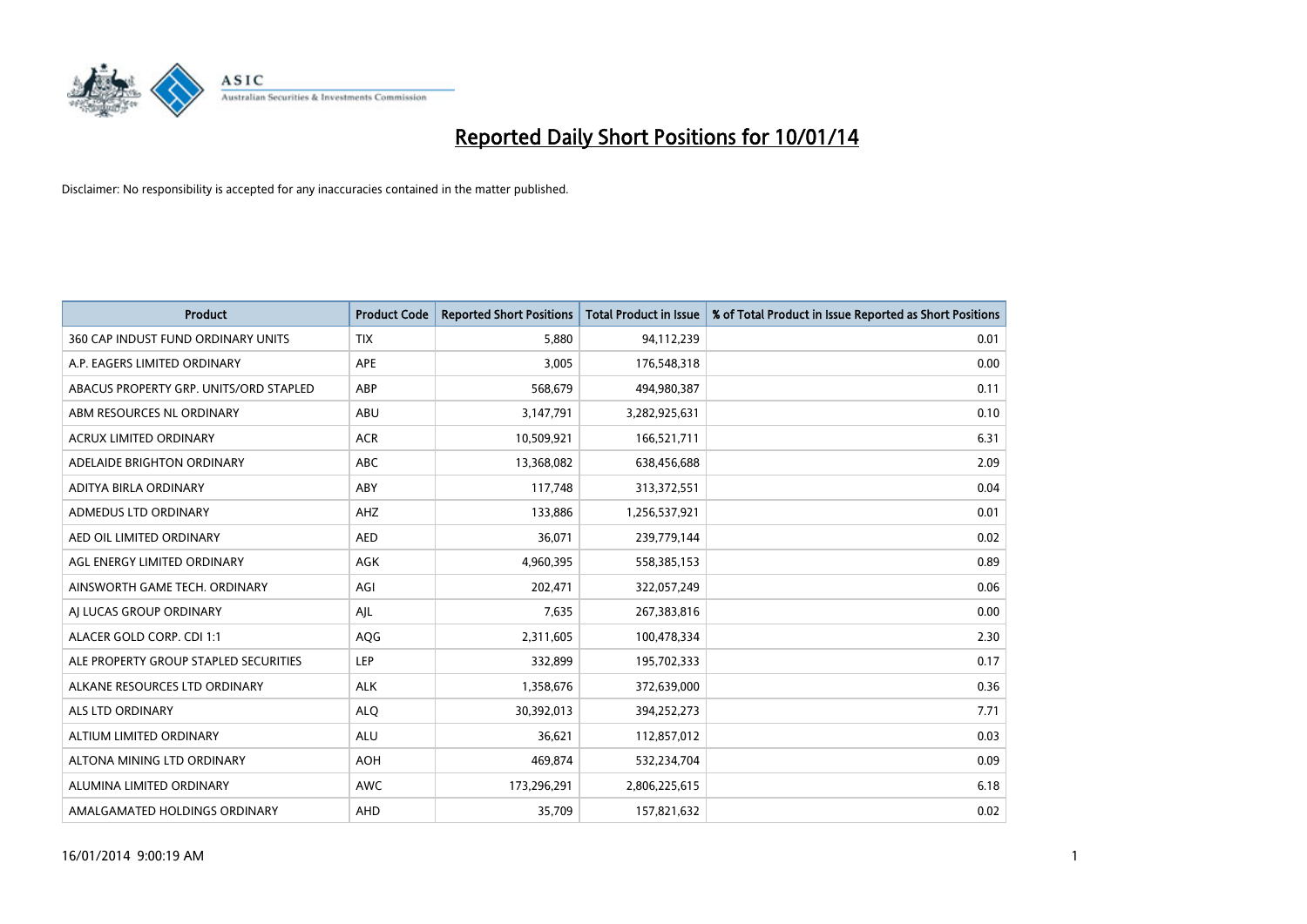

| <b>Product</b>                          | <b>Product Code</b> | <b>Reported Short Positions</b> | <b>Total Product in Issue</b> | % of Total Product in Issue Reported as Short Positions |
|-----------------------------------------|---------------------|---------------------------------|-------------------------------|---------------------------------------------------------|
| AMCOM TELECOMM, ORDINARY                | AMM                 | 1,075,187                       | 244,557,101                   | 0.44                                                    |
| AMCOR LIMITED ORDINARY                  | AMC                 | 2,704,475                       | 1,206,684,923                 | 0.22                                                    |
| AMP LIMITED ORDINARY                    | AMP                 | 30,369,178                      | 2,957,737,964                 | 1.03                                                    |
| AMPELLA MINING ORDINARY                 | <b>AMX</b>          | 2,519                           | 248,000,493                   | 0.00                                                    |
| ANSELL LIMITED ORDINARY                 | <b>ANN</b>          | 3,987,599                       | 152,762,142                   | 2.61                                                    |
| ANTARES ENERGY LTD ORDINARY             | <b>AZZ</b>          | 184,205                         | 255,000,000                   | 0.07                                                    |
| ANZ BANKING GRP LTD ORDINARY            | ANZ                 | 5,159,503                       | 2,744,074,473                 | 0.19                                                    |
| APA GROUP STAPLED SECURITIES            | APA                 | 13,279,415                      | 835,750,807                   | 1.59                                                    |
| APN NEWS & MEDIA ORDINARY               | <b>APN</b>          | 15,185,000                      | 661,526,586                   | 2.30                                                    |
| AQUARIUS PLATINUM. ORDINARY             | <b>AOP</b>          | 6,560,718                       | 487,605,536                   | 1.35                                                    |
| AQUILA RESOURCES ORDINARY               | <b>AQA</b>          | 14,579,517                      | 411,804,442                   | 3.54                                                    |
| ARAFURA RESOURCE LTD ORDINARY           | ARU                 | 46,367                          | 441,270,644                   | 0.01                                                    |
| ARB CORPORATION ORDINARY                | ARP                 | 1,724,973                       | 72,481,302                    | 2.38                                                    |
| ARDENT LEISURE GROUP STAPLED SECURITIES | AAD                 | 1,864,207                       | 405,055,708                   | 0.46                                                    |
| ARENA GROUP ORDINARY UNITS              | <b>ARF</b>          | 11,915                          | 211,495,653                   | 0.01                                                    |
| ARISTOCRAT LEISURE ORDINARY             | ALL                 | 7,919,165                       | 551,418,047                   | 1.44                                                    |
| ARRIUM LTD ORDINARY                     | ARI                 | 20,692,340                      | 1,361,469,008                 | 1.52                                                    |
| ASCIANO LIMITED ORDINARY                | <b>AIO</b>          | 6,530,093                       | 975,385,664                   | 0.67                                                    |
| ASG GROUP LIMITED ORDINARY              | ASZ                 | 871,789                         | 206,720,839                   | 0.42                                                    |
| ASPEN GROUP ORD/UNITS STAPLED           | APZ                 | 70,506                          | 119,946,366                   | 0.06                                                    |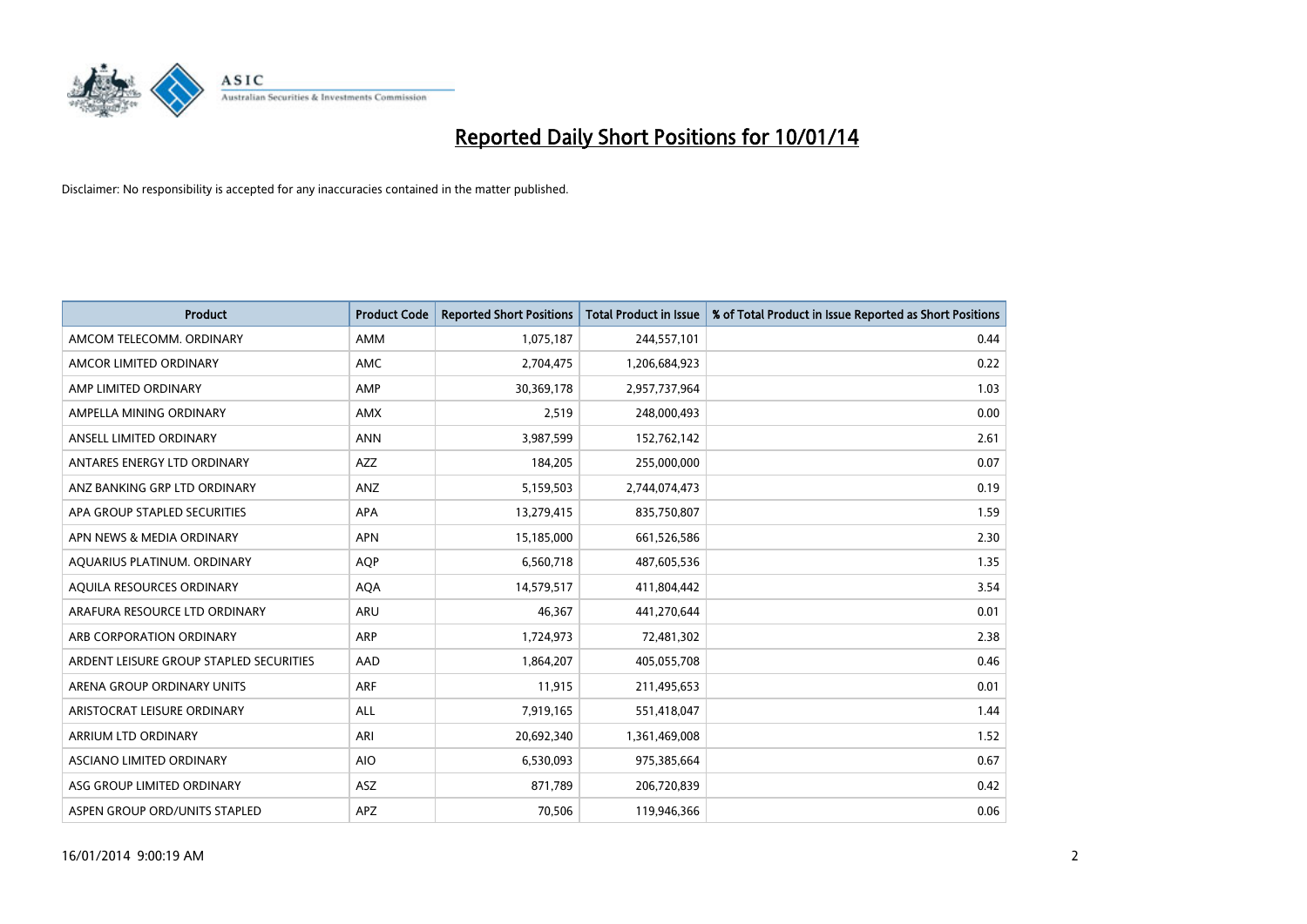

| <b>Product</b>                            | <b>Product Code</b> | <b>Reported Short Positions</b> | <b>Total Product in Issue</b> | % of Total Product in Issue Reported as Short Positions |
|-------------------------------------------|---------------------|---------------------------------|-------------------------------|---------------------------------------------------------|
| ASTRO JAP PROP GROUP STAPLED US PROHIBIT. | AJA                 | 5,581                           | 67,211,752                    | 0.01                                                    |
| ASX LIMITED ORDINARY                      | ASX                 | 3,433,723                       | 193,595,162                   | 1.77                                                    |
| ATLAS IRON LIMITED ORDINARY               | <b>AGO</b>          | 76,156,484                      | 915,496,158                   | 8.32                                                    |
| AUCKLAND INTERNATION ORDINARY             | AIA                 | 747                             | 1,322,564,489                 | 0.00                                                    |
| AURIZON HOLDINGS LTD ORDINARY             | AZJ                 | 38,542,541                      | 2,137,284,503                 | 1.80                                                    |
| <b>AURORA OIL &amp; GAS ORDINARY</b>      | <b>AUT</b>          | 5,544,439                       | 448,785,778                   | 1.24                                                    |
| AUSDRILL LIMITED ORDINARY                 | ASL                 | 23,820,189                      | 312,277,224                   | 7.63                                                    |
| AUSENCO LIMITED ORDINARY                  | AAX                 | 794,129                         | 168,449,799                   | 0.47                                                    |
| AUSTAL LIMITED ORDINARY                   | ASB                 | 516,032                         | 346,379,377                   | 0.15                                                    |
| AUSTIN ENGINEERING ORDINARY               | ANG                 | 354,048                         | 82,539,403                    | 0.43                                                    |
| AUSTRALAND PROPERTY STAPLED SECURITY      | <b>ALZ</b>          | 2,413,081                       | 578,324,670                   | 0.42                                                    |
| AUSTRALIAN AGRICULT, ORDINARY             | AAC                 | 4,162,604                       | 532,294,404                   | 0.78                                                    |
| AUSTRALIAN EDUCATION UNITS                | <b>AEU</b>          | 3,623                           | 205,069,661                   | 0.00                                                    |
| AUSTRALIAN INFR LTD ORDINARY              | <b>AIX</b>          | 23,608                          | 620,733,944                   | 0.00                                                    |
| AUSTRALIAN PHARM, ORDINARY                | API                 | 9,843,405                       | 488,115,883                   | 2.02                                                    |
| AUTOMOTIVE HOLDINGS ORDINARY              | AHE                 | 320,136                         | 260,579,682                   | 0.12                                                    |
| AVEO GROUP STAPLED SECURITIES             | AOG                 | 12,449,267                      | 500,111,460                   | 2.49                                                    |
| AVIENNINGS LIMITED ORDINARY               | <b>AVJ</b>          | 69,999                          | 384,423,851                   | 0.02                                                    |
| AWE LIMITED ORDINARY                      | <b>AWE</b>          | 1,053,008                       | 522,116,985                   | 0.20                                                    |
| AZONTO PET LTD ORDINARY                   | APY                 | 41                              | 1,155,765,100                 | 0.00                                                    |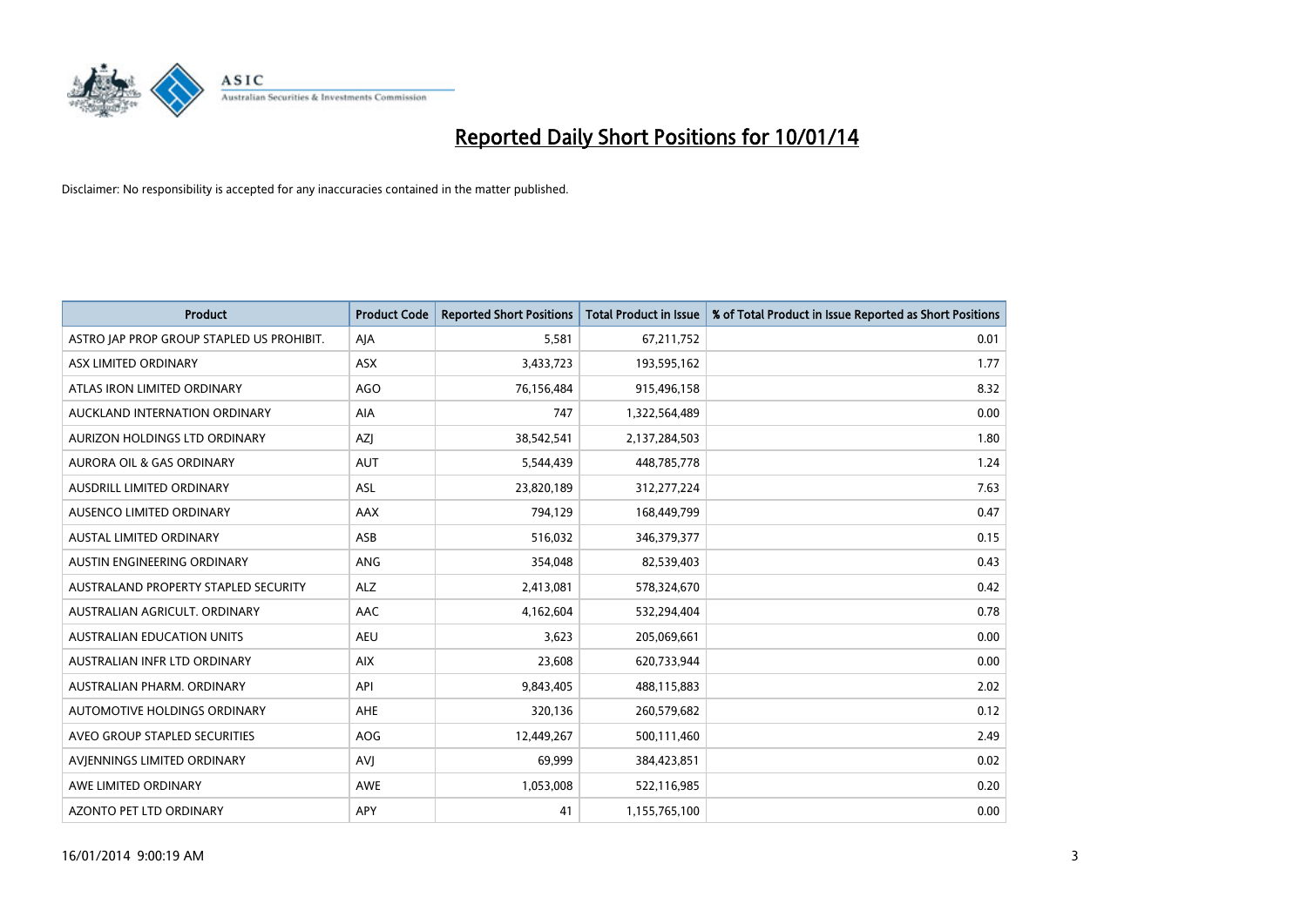

| <b>Product</b>                                | <b>Product Code</b> | <b>Reported Short Positions</b> | <b>Total Product in Issue</b> | % of Total Product in Issue Reported as Short Positions |
|-----------------------------------------------|---------------------|---------------------------------|-------------------------------|---------------------------------------------------------|
| <b>BANDANNA ENERGY ORDINARY</b>               | <b>BND</b>          | 21,200,104                      | 528,481,199                   | 4.01                                                    |
| BANK OF QUEENSLAND. ORDINARY                  | <b>BOQ</b>          | 4,306,827                       | 322,566,581                   | 1.34                                                    |
| <b>BASE RES LIMITED ORDINARY</b>              | <b>BSE</b>          | 6,808,859                       | 561,840,029                   | 1.21                                                    |
| BATHURST RES LTD. ORDINARY                    | <b>BRL</b>          | 16,011,421                      | 821,457,725                   | 1.95                                                    |
| <b>BC IRON LIMITED ORDINARY</b>               | <b>BCI</b>          | 724,767                         | 123,928,630                   | 0.58                                                    |
| BEACH ENERGY LIMITED ORDINARY                 | <b>BPT</b>          | 19,469,571                      | 1,278,348,742                 | 1.52                                                    |
| BEADELL RESOURCE LTD ORDINARY                 | <b>BDR</b>          | 31,239,544                      | 790,727,280                   | 3.95                                                    |
| BEGA CHEESE LTD ORDINARY                      | <b>BGA</b>          | 83,314                          | 152,245,802                   | 0.05                                                    |
| BENDIGO AND ADELAIDE ORDINARY                 | <b>BEN</b>          | 13,247,752                      | 409,994,759                   | 3.23                                                    |
| BENTHAM IMF LTD ORDINARY                      | <b>IMF</b>          | 3,058,332                       | 164,380,143                   | 1.86                                                    |
| BERKELEY RESOURCES ORDINARY                   | <b>BKY</b>          | 89,341                          | 180,361,323                   | 0.05                                                    |
| <b>BHP BILLITON LIMITED ORDINARY</b>          | <b>BHP</b>          | 5,517,397                       | 3,211,691,105                 | 0.17                                                    |
| <b>BILLABONG ORDINARY</b>                     | <b>BBG</b>          | 12,852,383                      | 478,944,292                   | 2.68                                                    |
| <b>BIONOMICS LIMITED ORDINARY</b>             | <b>BNO</b>          | 197,819                         | 417,111,567                   | 0.05                                                    |
| BLACKMORES LIMITED ORDINARY                   | <b>BKL</b>          | 23,080                          | 17,046,024                    | 0.14                                                    |
| <b>BLACKTHORN RESOURCES ORD US PROHIBITED</b> | <b>BTR</b>          | 744,314                         | 164,285,950                   | 0.45                                                    |
| <b>BLUESCOPE STEEL LTD ORDINARY</b>           | <b>BSL</b>          | 5,659,580                       | 558,733,728                   | 1.01                                                    |
| BOART LONGYEAR ORDINARY                       | <b>BLY</b>          | 30,787,529                      | 461,163,412                   | 6.68                                                    |
| <b>BOOM LOGISTICS ORDINARY</b>                | <b>BOL</b>          | 249,999                         | 474,868,764                   | 0.05                                                    |
| BORAL LIMITED, ORDINARY                       | <b>BLD</b>          | 48,458,892                      | 778,739,826                   | 6.22                                                    |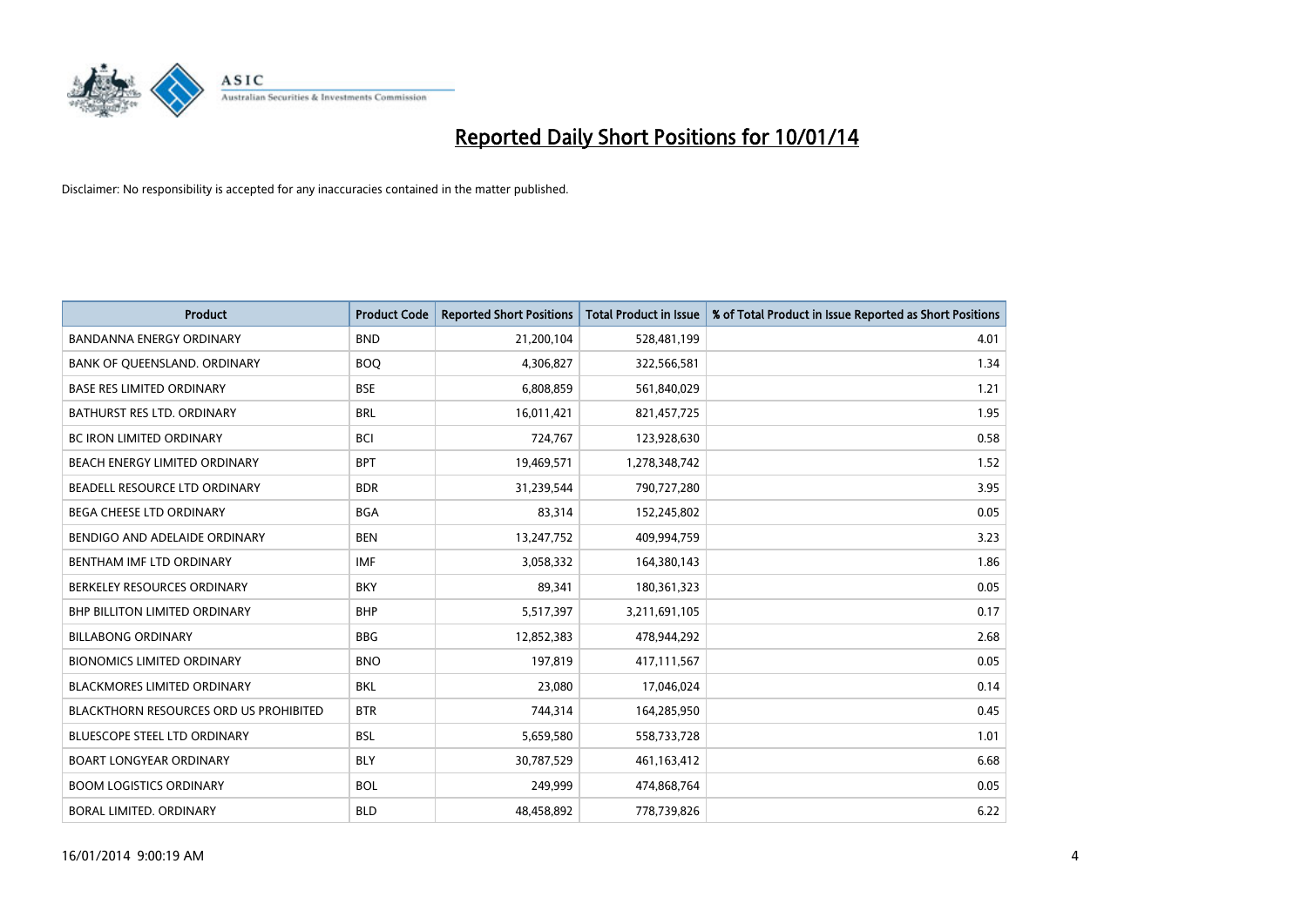

| Product                                 | <b>Product Code</b> | <b>Reported Short Positions</b> | <b>Total Product in Issue</b> | % of Total Product in Issue Reported as Short Positions |
|-----------------------------------------|---------------------|---------------------------------|-------------------------------|---------------------------------------------------------|
| <b>BRADKEN LIMITED ORDINARY</b>         | <b>BKN</b>          | 19,185,400                      | 169,240,662                   | 11.34                                                   |
| <b>BRAMBLES LIMITED ORDINARY</b>        | <b>BXB</b>          | 2,362,729                       | 1,561,788,556                 | 0.15                                                    |
| BREVILLE GROUP LTD ORDINARY             | <b>BRG</b>          | 2,988,378                       | 130,095,322                   | 2.30                                                    |
| <b>BRICKWORKS LIMITED ORDINARY</b>      | <b>BKW</b>          | 112,770                         | 148,038,996                   | 0.08                                                    |
| BT INVESTMENT MNGMNT ORDINARY           | <b>BTT</b>          | 109,668                         | 282,727,073                   | 0.04                                                    |
| <b>BUCCANEER ENERGY LTD ORDINARY</b>    | <b>BCC</b>          | 791,194                         | 2,408,671,956                 | 0.03                                                    |
| <b>BURU ENERGY ORDINARY</b>             | <b>BRU</b>          | 15,396,525                      | 298,505,530                   | 5.16                                                    |
| <b>BWP TRUST ORDINARY UNITS</b>         | <b>BWP</b>          | 2,559,071                       | 627,165,919                   | 0.41                                                    |
| CABCHARGE AUSTRALIA ORDINARY            | CAB                 | 15,657,306                      | 120,430,683                   | 13.00                                                   |
| CALTEX AUSTRALIA ORDINARY               | <b>CTX</b>          | 1,774,094                       | 270,000,000                   | 0.66                                                    |
| CAPE LAMBERT RES LTD ORDINARY           | <b>CFE</b>          | 19,764                          | 667,938,887                   | 0.00                                                    |
| <b>CARDNO LIMITED ORDINARY</b>          | CDD                 | 7,953,486                       | 146,124,588                   | 5.44                                                    |
| <b>CARINDALE PROPERTY UNIT</b>          | <b>CDP</b>          | 24                              | 70,000,000                    | 0.00                                                    |
| CARNARVON PETROLEUM ORDINARY            | <b>CVN</b>          | 9,941                           | 986,565,952                   | 0.00                                                    |
| CARSALES.COM LTD ORDINARY               | <b>CRZ</b>          | 5,753,882                       | 237,773,965                   | 2.42                                                    |
| <b>CASH CONVERTERS ORDINARY</b>         | CCV                 | 7,836,164                       | 426,302,767                   | 1.84                                                    |
| CEDAR WOODS PROP. ORDINARY              | <b>CWP</b>          | 3,914                           | 73,732,683                    | 0.01                                                    |
| CENTRAL PETROLEUM ORDINARY              | <b>CTP</b>          | 363,954                         | 309,219,473                   | 0.12                                                    |
| <b>CERAMIC FUEL CELLS ORDINARY</b>      | <b>CFU</b>          | 390                             | 1,751,724,324                 | 0.00                                                    |
| CFS RETAIL TRUST GRP STAPLED SECURITIES | <b>CFX</b>          | 98,781,830                      | 3,009,638,042                 | 3.28                                                    |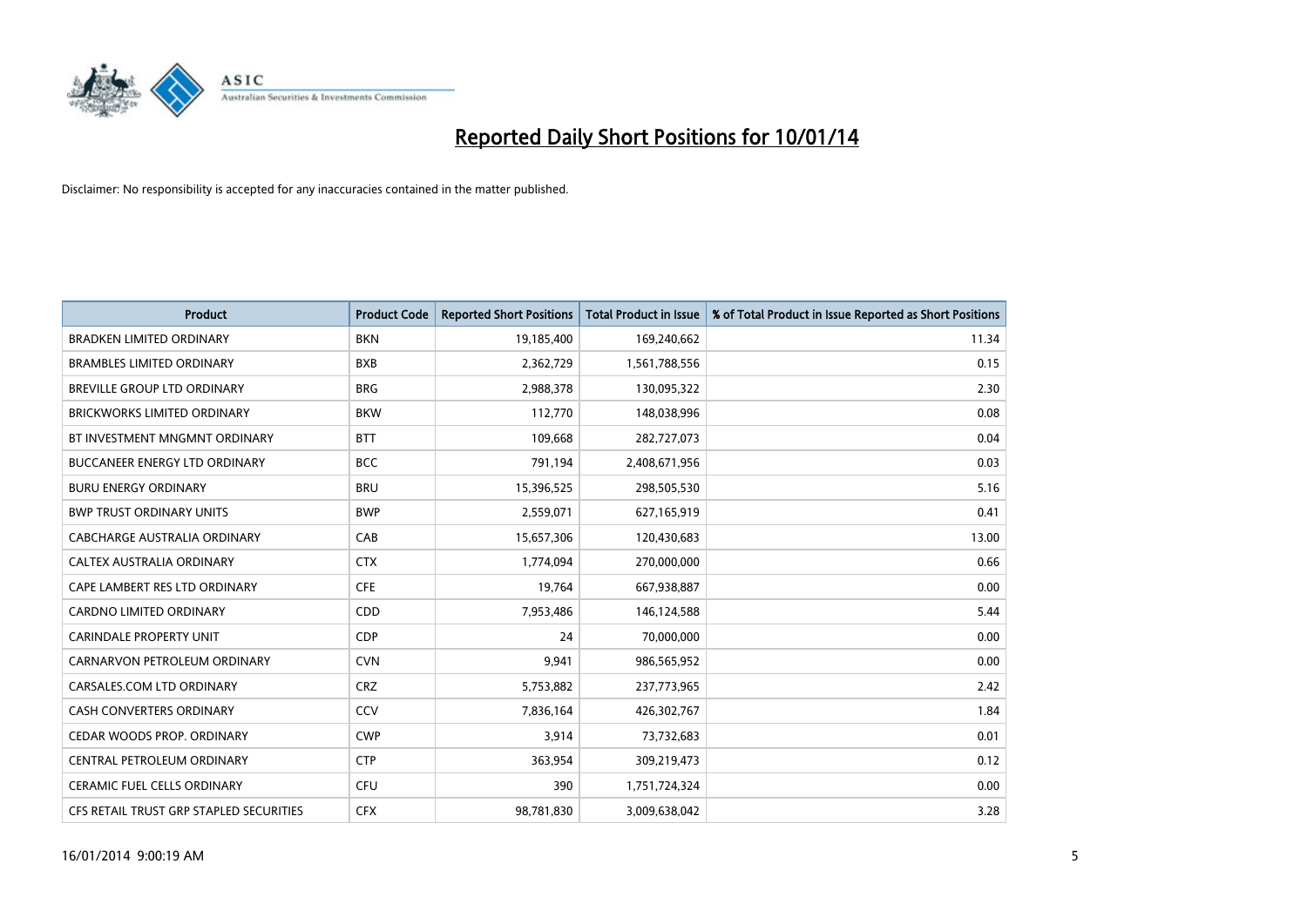

| <b>Product</b>                          | <b>Product Code</b> | <b>Reported Short Positions</b> | <b>Total Product in Issue</b> | % of Total Product in Issue Reported as Short Positions |
|-----------------------------------------|---------------------|---------------------------------|-------------------------------|---------------------------------------------------------|
| CHALLENGER DIV.PRO. STAPLED UNITS       | <b>CDI</b>          | 119,203                         | 214,101,013                   | 0.06                                                    |
| <b>CHALLENGER LIMITED ORDINARY</b>      | <b>CGF</b>          | 1,231,230                       | 530,862,585                   | 0.23                                                    |
| CHANDLER MACLEOD LTD ORDINARY           | <b>CMG</b>          | 117,769                         | 543,459,175                   | 0.02                                                    |
| CHARTER HALL GROUP STAPLED US PROHIBIT. | <b>CHC</b>          | 244,582                         | 309,358,198                   | 0.08                                                    |
| <b>CHARTER HALL RETAIL UNITS</b>        | <b>COR</b>          | 9,353,904                       | 362,896,512                   | 2.58                                                    |
| <b>CHORUS LIMITED ORDINARY</b>          | CNU                 | 54,526                          | 396,369,767                   | 0.01                                                    |
| CITIGOLD CORP LTD ORDINARY              | <b>CTO</b>          | 153,427                         | 1,495,764,906                 | 0.01                                                    |
| COAL OF AFRICA LTD ORDINARY             | <b>CZA</b>          | 426                             | 1,048,368,613                 | 0.00                                                    |
| <b>COALSPUR MINES LTD ORDINARY</b>      | <b>CPL</b>          | 7,096,688                       | 641,394,435                   | 1.11                                                    |
| COCA-COLA AMATIL ORDINARY               | <b>CCL</b>          | 16,632,230                      | 763,590,249                   | 2.18                                                    |
| COCHLEAR LIMITED ORDINARY               | <b>COH</b>          | 8,536,441                       | 57,062,020                    | 14.96                                                   |
| <b>COCKATOO COAL ORDINARY</b>           | <b>COK</b>          | 616,919                         | 4,166,128,800                 | 0.01                                                    |
| <b>CODAN LIMITED ORDINARY</b>           | <b>CDA</b>          | 541,984                         | 176,969,924                   | 0.31                                                    |
| COFFEY INTERNATIONAL ORDINARY           | <b>COF</b>          | 18,921                          | 255,833,165                   | 0.01                                                    |
| <b>COKAL LTD ORDINARY</b>               | <b>CKA</b>          | 103,470                         | 471,103,926                   | 0.02                                                    |
| <b>COLLECTION HOUSE ORDINARY</b>        | <b>CLH</b>          | 1,459,256                       | 128,969,148                   | 1.13                                                    |
| COMMONWEALTH BANK, ORDINARY             | <b>CBA</b>          | 8,555,091                       | 1,611,928,836                 | 0.53                                                    |
| <b>COMMONWEALTH PROP ORDINARY UNITS</b> | <b>CPA</b>          | 20,505,866                      | 2,347,003,413                 | 0.87                                                    |
| <b>COMPASS RESOURCES ORDINARY</b>       | <b>CMR</b>          | 7,472                           | 1,403,744,100                 | 0.00                                                    |
| COMPUTERSHARE LTD ORDINARY              | <b>CPU</b>          | 10,967,631                      | 556,203,079                   | 1.97                                                    |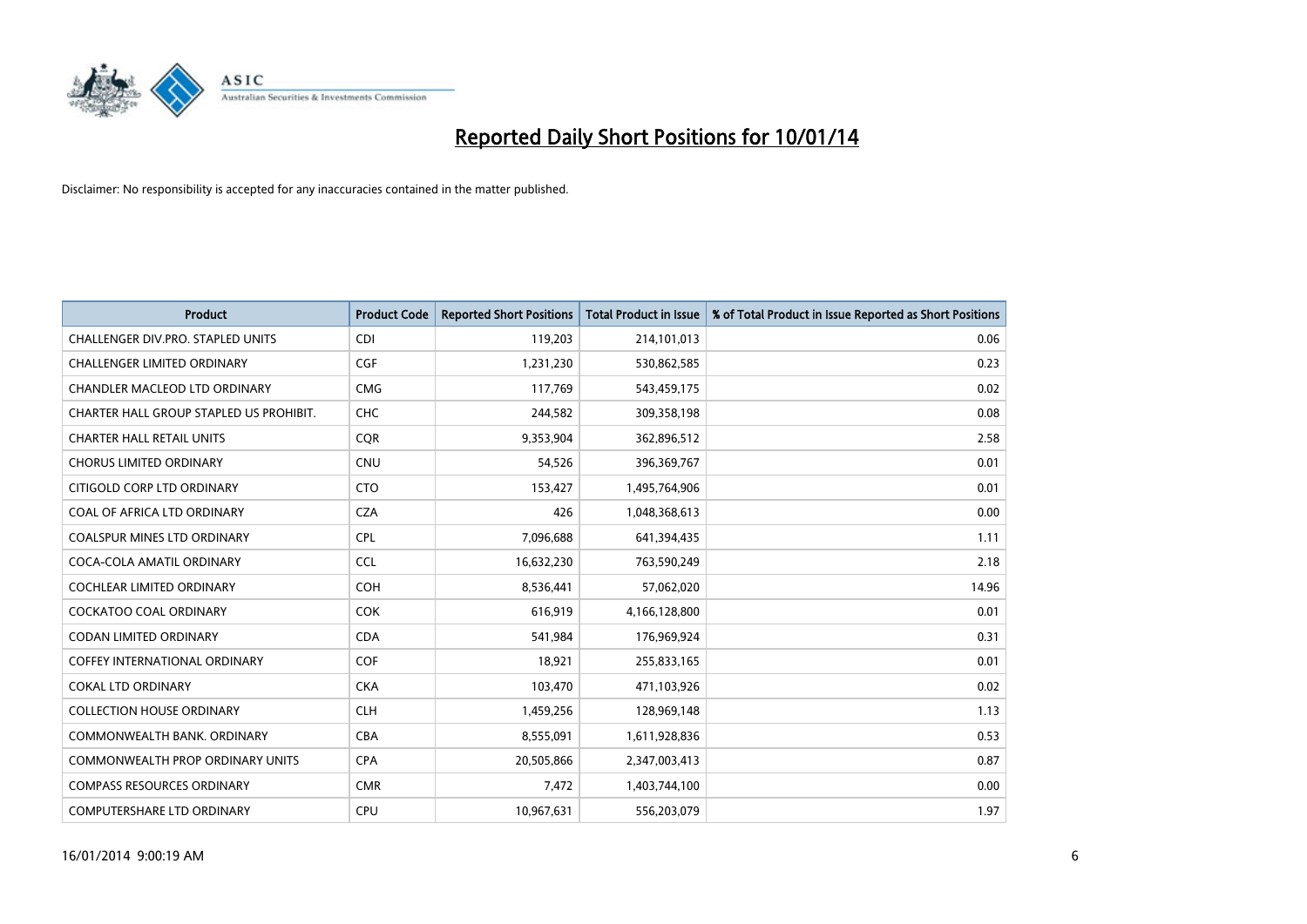

| <b>Product</b>                          | <b>Product Code</b> | <b>Reported Short Positions</b> | <b>Total Product in Issue</b> | % of Total Product in Issue Reported as Short Positions |
|-----------------------------------------|---------------------|---------------------------------|-------------------------------|---------------------------------------------------------|
| <b>COOPER ENERGY LTD ORDINARY</b>       | <b>COE</b>          | 156,455                         | 329,235,509                   | 0.05                                                    |
| CORP TRAVEL LIMITED ORDINARY            | <b>CTD</b>          | 303,403                         | 78,246,245                    | 0.39                                                    |
| <b>COVER-MORE GRP LTD ORDINARY</b>      | <b>CVO</b>          | 89,532                          | 317,750,000                   | 0.03                                                    |
| CREDIT CORP GROUP ORDINARY              | <b>CCP</b>          | 15,987                          | 46,131,882                    | 0.03                                                    |
| <b>CROMWELL PROP STAPLED SECURITIES</b> | <b>CMW</b>          | 13,747,958                      | 1,721,483,143                 | 0.80                                                    |
| <b>CROWE HORWATH AUS ORDINARY</b>       | <b>CRH</b>          | 808,216                         | 273,005,429                   | 0.30                                                    |
| <b>CROWN RESORTS LTD ORDINARY</b>       | <b>CWN</b>          | 1,932,229                       | 728,394,185                   | 0.27                                                    |
| <b>CSG LIMITED ORDINARY</b>             | CSV                 | 34,220                          | 278,973,075                   | 0.01                                                    |
| <b>CSL LIMITED ORDINARY</b>             | <b>CSL</b>          | 706,318                         | 484,688,043                   | 0.15                                                    |
| <b>CSR LIMITED ORDINARY</b>             | <b>CSR</b>          | 21,761,432                      | 506,000,315                   | 4.30                                                    |
| <b>CUDECO LIMITED ORDINARY</b>          | CDU                 | 7,653,376                       | 234,013,408                   | 3.27                                                    |
| DART ENERGY LTD ORDINARY                | <b>DTE</b>          | 5,031,155                       | 1,108,251,519                 | 0.45                                                    |
| DATA#3 LIMITED ORDINARY                 | <b>DTL</b>          | 770,566                         | 153,974,950                   | 0.50                                                    |
| DAVID JONES LIMITED ORDINARY            | <b>DJS</b>          | 40,415,071                      | 537,137,845                   | 7.52                                                    |
| DECMIL GROUP LIMITED ORDINARY           | <b>DCG</b>          | 3,163,722                       | 168,657,794                   | 1.88                                                    |
| DEEP YELLOW LIMITED ORDINARY            | <b>DYL</b>          | 10,002                          | 1,612,657,567                 | 0.00                                                    |
| DEVINE LIMITED ORDINARY                 | <b>DVN</b>          | 36,079                          | 158,730,556                   | 0.02                                                    |
| DEXUS PROPERTY GROUP STAPLED UNITS      | <b>DXS</b>          | 36,387,193                      | 4,628,228,426                 | 0.79                                                    |
| DICK SMITH HLDGS ORDINARY               | <b>DSH</b>          | 5,446,075                       | 236,511,364                   | 2.30                                                    |
| DISCOVERY METALS LTD ORDINARY           | <b>DML</b>          | 4,550,171                       | 560,034,418                   | 0.81                                                    |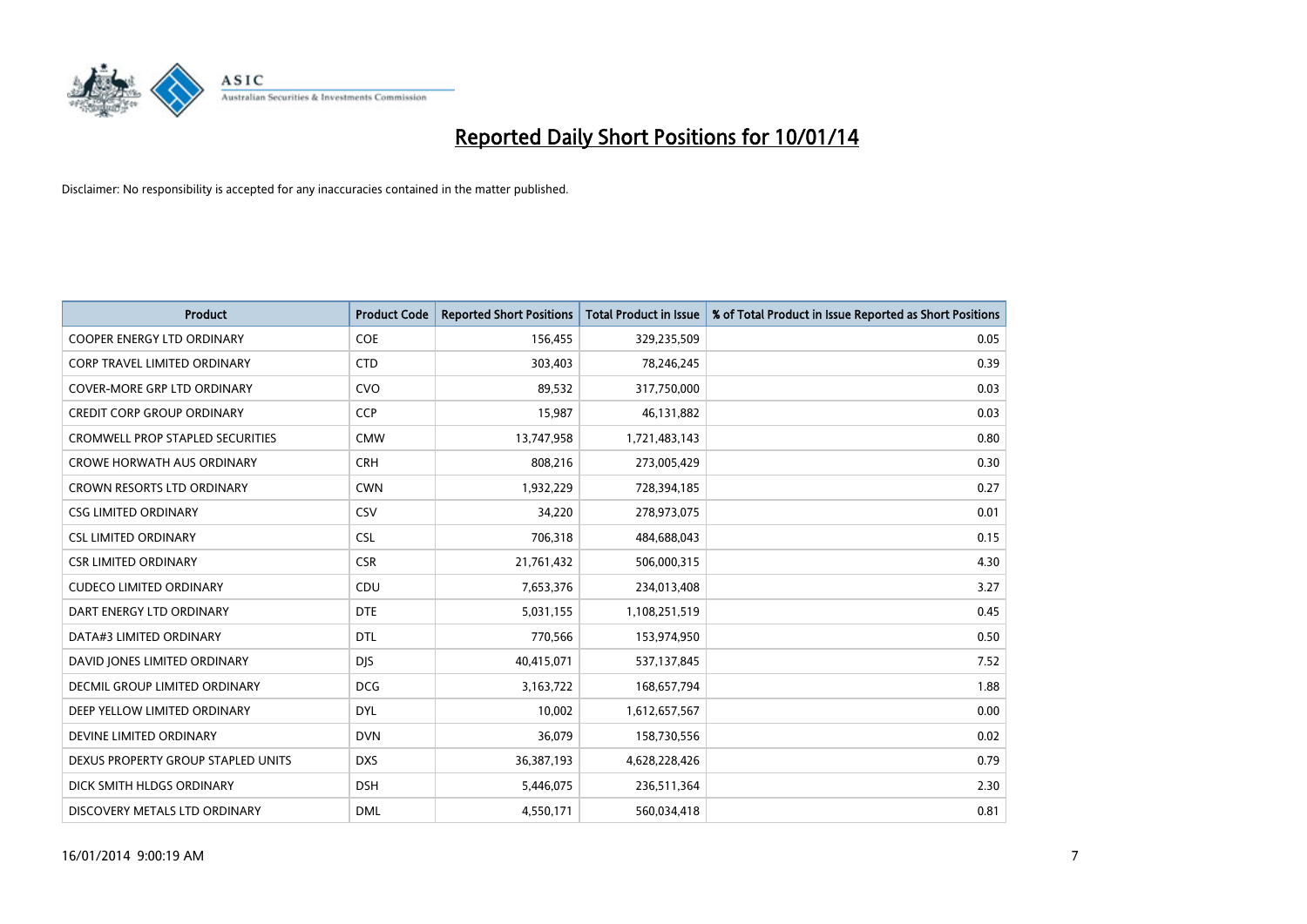

| <b>Product</b>                       | <b>Product Code</b> | <b>Reported Short Positions</b> | <b>Total Product in Issue</b> | % of Total Product in Issue Reported as Short Positions |
|--------------------------------------|---------------------|---------------------------------|-------------------------------|---------------------------------------------------------|
| DOMINO PIZZA ENTERPR ORDINARY        | <b>DMP</b>          | 1,497,876                       | 85,915,713                    | 1.74                                                    |
| DONACO INTERNATIONAL ORDINARY        | <b>DNA</b>          | 70,000                          | 401,051,771                   | 0.02                                                    |
| DOWNER EDI LIMITED ORDINARY          | <b>DOW</b>          | 15,417,682                      | 434,734,970                   | 3.55                                                    |
| DRAGON MINING LTD ORDINARY           | <b>DRA</b>          | 50,000                          | 88,840,613                    | 0.06                                                    |
| DRILLSEARCH ENERGY ORDINARY          | <b>DLS</b>          | 10,645,790                      | 432,465,895                   | 2.46                                                    |
| DUET GROUP STAPLED US PROHIBIT.      | <b>DUE</b>          | 6,553,742                       | 1,237,195,531                 | 0.53                                                    |
| <b>DULUXGROUP LIMITED ORDINARY</b>   | <b>DLX</b>          | 204,543                         | 381,093,950                   | 0.05                                                    |
| <b>DWS LTD ORDINARY</b>              | <b>DWS</b>          | 635,795                         | 132,362,763                   | 0.48                                                    |
| ECHO ENTERTAINMENT ORDINARY          | <b>EGP</b>          | 14,575,400                      | 825,672,730                   | 1.77                                                    |
| <b>ELDERS LIMITED ORDINARY</b>       | <b>ELD</b>          | 19,697,945                      | 455,013,329                   | 4.33                                                    |
| ELEMENTAL MINERALS ORDINARY          | <b>ELM</b>          | 176,299                         | 303,263,391                   | 0.06                                                    |
| <b>EMECO HOLDINGS ORDINARY</b>       | EHL                 | 9,176,006                       | 599,675,707                   | 1.53                                                    |
| <b>ENDEAVOUR MIN CORP CDI 1:1</b>    | <b>EVR</b>          | 327,418                         | 82,053,013                    | 0.40                                                    |
| ENERGY RESOURCES ORDINARY 'A'        | ERA                 | 11,448,205                      | 517,725,062                   | 2.21                                                    |
| <b>ENERGY WORLD CORPOR, ORDINARY</b> | <b>EWC</b>          | 57, 171, 752                    | 1,734,166,672                 | 3.30                                                    |
| ENVESTRA LIMITED ORDINARY            | <b>ENV</b>          | 2,336,212                       | 1,796,808,474                 | 0.13                                                    |
| EQUATORIAL RES LTD ORDINARY          | EQX                 | 8                               | 122,185,353                   | 0.00                                                    |
| ERM POWER LIMITED ORDINARY           | <b>EPW</b>          | 11,266                          | 238,714,606                   | 0.00                                                    |
| ESERVGLOBAL LIMITED ORDINARY         | ESV                 | 4,750,000                       | 253,545,997                   | 1.87                                                    |
| ETHANE PIPELINE STAPLED SECURITIES   | <b>EPX</b>          | 1,675                           | 69,302,275                    | 0.00                                                    |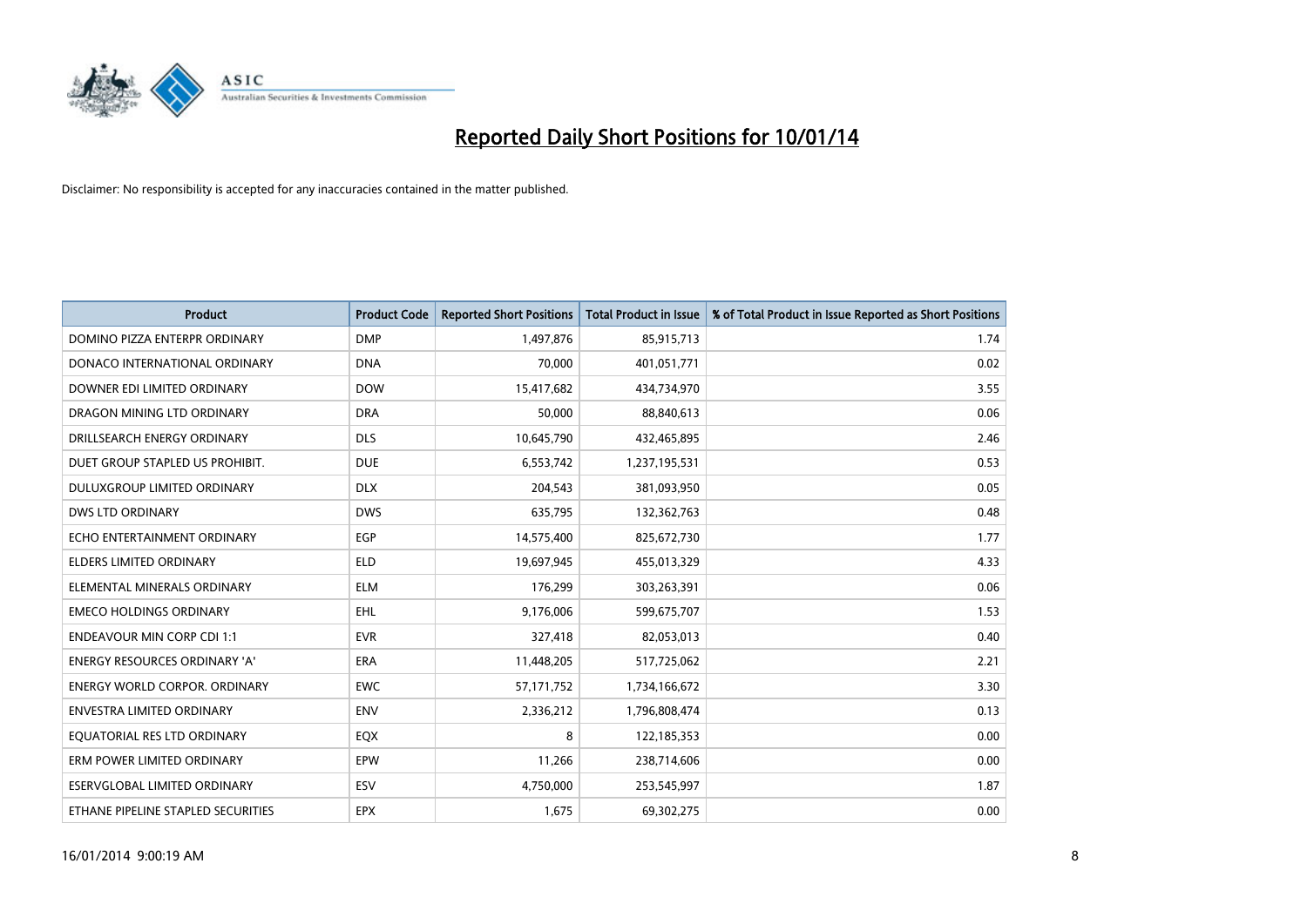

| <b>Product</b>                         | <b>Product Code</b> | <b>Reported Short Positions</b> | <b>Total Product in Issue</b> | % of Total Product in Issue Reported as Short Positions |
|----------------------------------------|---------------------|---------------------------------|-------------------------------|---------------------------------------------------------|
| EVOLUTION MINING LTD ORDINARY          | <b>EVN</b>          | 21,152,313                      | 708,652,367                   | 2.98                                                    |
| FAIRFAX MEDIA LTD ORDINARY             | <b>FXJ</b>          | 250,674,931                     | 2,351,955,725                 | 10.66                                                   |
| <b>FANTASTIC HOLDINGS ORDINARY</b>     | <b>FAN</b>          | 34,182                          | 103,068,398                   | 0.03                                                    |
| FAR LTD ORDINARY                       | <b>FAR</b>          | 24,205,420                      | 2,499,846,742                 | 0.97                                                    |
| FEDERATION CNTRES ORD/UNIT STAPLED SEC | <b>FDC</b>          | 7,165,860                       | 1,427,641,565                 | 0.50                                                    |
| FINBAR GROUP LIMITED ORDINARY          | <b>FRI</b>          | 3,109                           | 220,847,184                   | 0.00                                                    |
| FIRSTFOLIO LIMITED ORDINARY            | <b>FFF</b>          | 48,093                          | 773,886,809                   | 0.01                                                    |
| FISHER & PAYKEL H. ORDINARY            | <b>FPH</b>          | 1,750,306                       | 550,719,705                   | 0.32                                                    |
| FLEETWOOD CORP ORDINARY                | <b>FWD</b>          | 1,926,365                       | 60,522,619                    | 3.18                                                    |
| FLETCHER BUILDING ORDINARY             | <b>FBU</b>          | 1,331,046                       | 687,854,788                   | 0.19                                                    |
| FLEXIGROUP LIMITED ORDINARY            | <b>FXL</b>          | 326,222                         | 304,096,060                   | 0.11                                                    |
| FLIGHT CENTRE TRAVEL ORDINARY          | <b>FLT</b>          | 5,013,652                       | 100,537,929                   | 4.99                                                    |
| FLINDERS MINES LTD ORDINARY            | <b>FMS</b>          | 4,437,551                       | 1,826,716,748                 | 0.24                                                    |
| <b>FOCUS MINERALS LTD ORDINARY</b>     | <b>FML</b>          | 23,190,806                      | 9,137,375,877                 | 0.25                                                    |
| FONTERRA SHARE FUND ORDINARY UNITS     | <b>FSF</b>          | 23,319                          | 106,735,056                   | 0.02                                                    |
| <b>FORGE GROUP LIMITED ORDINARY</b>    | FGE                 | 4,076,860                       | 86,169,014                    | 4.73                                                    |
| FORTESCUE METALS GRP ORDINARY          | <b>FMG</b>          | 144,297,241                     | 3,113,798,151                 | 4.63                                                    |
| <b>G.U.D. HOLDINGS ORDINARY</b>        | GUD                 | 5,851,267                       | 71,241,319                    | 8.21                                                    |
| <b>G8 EDUCATION LIMITED ORDINARY</b>   | GEM                 | 1,494,364                       | 300,302,719                   | 0.50                                                    |
| <b>GALAXY RESOURCES ORDINARY</b>       | GXY                 | 17,038                          | 1,027,058,768                 | 0.00                                                    |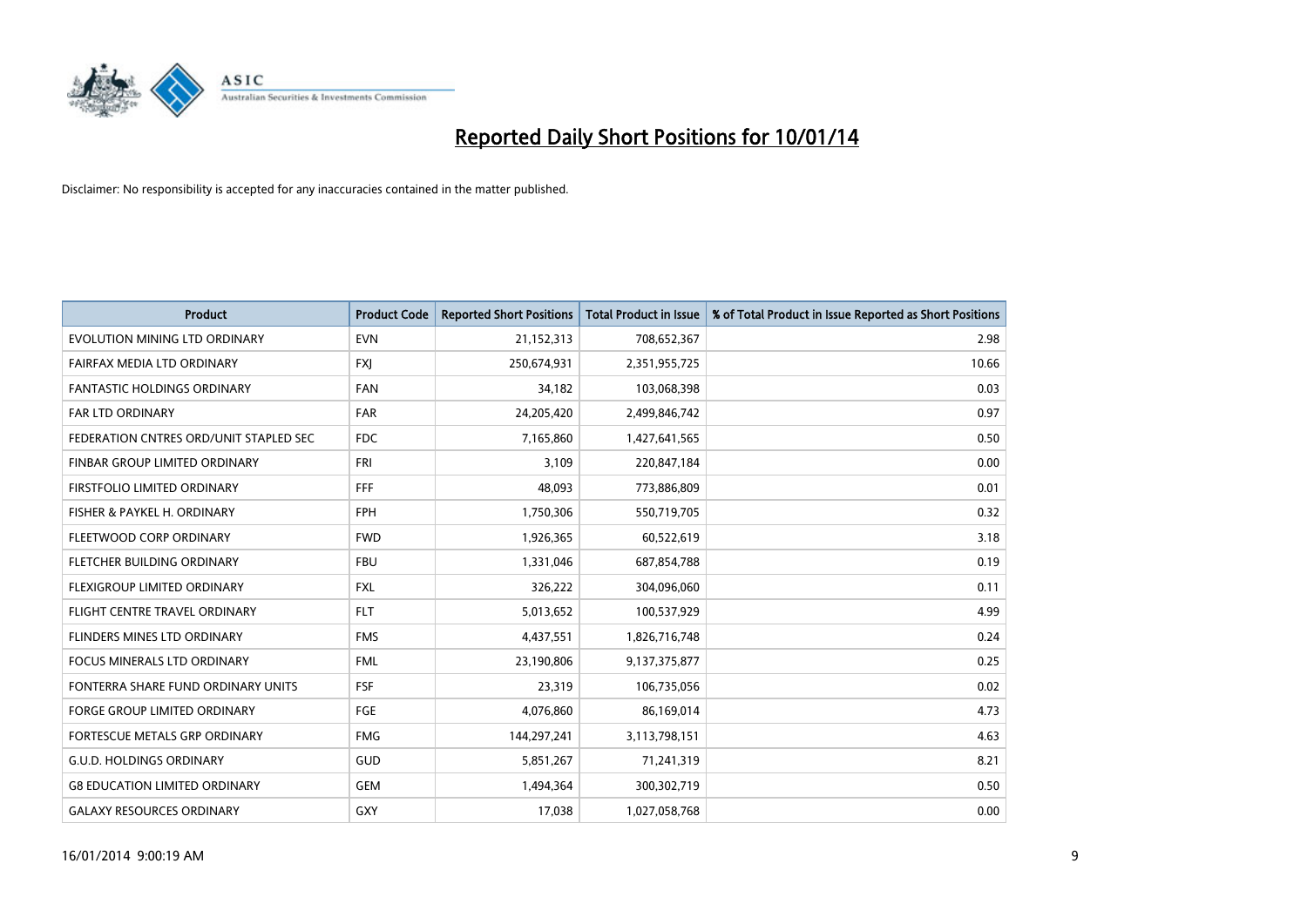

| <b>Product</b>                                   | <b>Product Code</b> | <b>Reported Short Positions</b> | <b>Total Product in Issue</b> | % of Total Product in Issue Reported as Short Positions |
|--------------------------------------------------|---------------------|---------------------------------|-------------------------------|---------------------------------------------------------|
| <b>GBST HOLDINGS., ORDINARY</b>                  | GBT                 | 8,199                           | 66,561,725                    | 0.01                                                    |
| <b>GEODYNAMICS LIMITED ORDINARY</b>              | GDY                 | 850                             | 406,452,608                   | 0.00                                                    |
| GI DYNAMICS, INC CDI US PROHIBITED               | GID                 | 255,040                         | 393,043,620                   | 0.06                                                    |
| <b>GINDALBIE METALS LTD ORDINARY</b>             | <b>GBG</b>          | 43,783,075                      | 1,493,660,842                 | 2.93                                                    |
| <b>GOODMAN FIELDER, ORDINARY</b>                 | <b>GFF</b>          | 37,926,133                      | 1,955,559,207                 | 1.94                                                    |
| <b>GOODMAN GROUP STAPLED</b>                     | <b>GMG</b>          | 5,352,540                       | 1,718,742,809                 | 0.31                                                    |
| <b>GPT GROUP STAPLED SEC.</b>                    | <b>GPT</b>          | 5,721,236                       | 1,694,888,638                 | 0.34                                                    |
| <b>GRAINCORP LIMITED A CLASS ORDINARY</b>        | <b>GNC</b>          | 620,809                         | 228,855,628                   | 0.27                                                    |
| <b>GRANGE RESOURCES. ORDINARY</b>                | GRR                 | 5,268,314                       | 1,157,097,869                 | 0.46                                                    |
| <b>GREENCROSS LIMITED ORDINARY</b>               | <b>GXL</b>          | 44,617                          | 37,682,334                    | 0.12                                                    |
| <b>GREENLAND MIN EN LTD ORDINARY</b>             | GGG                 | 2,211,179                       | 574,572,911                   | 0.38                                                    |
| <b>GROWTHPOINT PROPERTY ORD/UNIT STAPLED SEC</b> | GOZ                 | 6,637                           | 475,705,269                   | 0.00                                                    |
| <b>GRYPHON MINERALS LTD ORDINARY</b>             | GRY                 | 5,655,769                       | 400,797,615                   | 1.41                                                    |
| <b>GUILDFORD COAL LTD ORDINARY</b>               | <b>GUF</b>          | 242,747                         | 655,046,899                   | 0.04                                                    |
| <b>GUINNESS PEAT GROUP. CDI 1:1</b>              | <b>GPG</b>          | 81,925                          | 187,775,054                   | 0.04                                                    |
| <b>GWA GROUP LTD ORDINARY</b>                    | <b>GWA</b>          | 12,752,873                      | 306,533,770                   | 4.16                                                    |
| <b>HARVEY NORMAN ORDINARY</b>                    | <b>HVN</b>          | 66,227,942                      | 1,062,316,784                 | 6.23                                                    |
| <b>HENDERSON GROUP CDI 1:1</b>                   | <b>HGG</b>          | 506,126                         | 703,262,113                   | 0.07                                                    |
| HFA HOLDINGS LIMITED ORDINARY                    | <b>HFA</b>          | 3,863                           | 118,738,157                   | 0.00                                                    |
| <b>HIGHLANDS PACIFIC ORDINARY</b>                | <b>HIG</b>          | 10,001                          | 853,777,764                   | 0.00                                                    |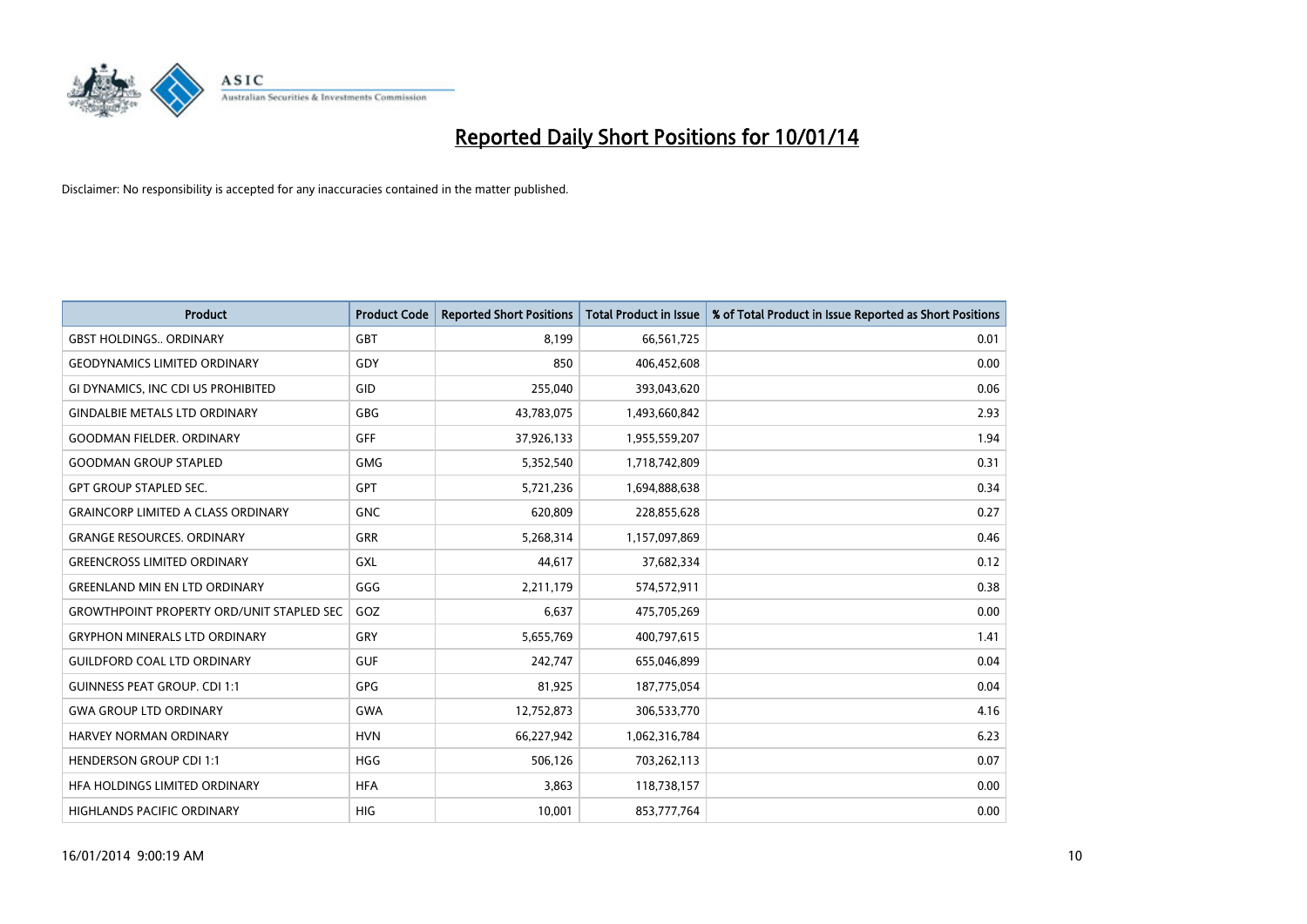

| <b>Product</b>                           | <b>Product Code</b> | <b>Reported Short Positions</b> | <b>Total Product in Issue</b> | % of Total Product in Issue Reported as Short Positions |
|------------------------------------------|---------------------|---------------------------------|-------------------------------|---------------------------------------------------------|
| HILLGROVE RES LTD ORDINARY               | <b>HGO</b>          | 481,628                         | 1,178,589,221                 | 0.04                                                    |
| <b>HILLS LTD ORDINARY</b>                | HIL                 | 506,089                         | 236,619,450                   | 0.21                                                    |
| HORIZON OIL LIMITED ORDINARY             | <b>HZN</b>          | 76,877,063                      | 1,301,147,932                 | 5.91                                                    |
| HOT CHILI LTD ORDINARY                   | <b>HCH</b>          | 10,000                          | 347,732,196                   | 0.00                                                    |
| <b>ICON ENERGY LIMITED ORDINARY</b>      | <b>ICN</b>          | 2,926                           | 615,774,351                   | 0.00                                                    |
| <b>IINET LIMITED ORDINARY</b>            | <b>IIN</b>          | 184,408                         | 161,238,847                   | 0.11                                                    |
| <b>ILUKA RESOURCES ORDINARY</b>          | ILU                 | 41,025,577                      | 418,700,517                   | 9.80                                                    |
| <b>IMDEX LIMITED ORDINARY</b>            | <b>IMD</b>          | 4,194,404                       | 210,473,188                   | 1.99                                                    |
| <b>INCITEC PIVOT ORDINARY</b>            | IPL                 | 26,639,565                      | 1,628,730,107                 | 1.64                                                    |
| <b>INDEPENDENCE GROUP ORDINARY</b>       | <b>IGO</b>          | 3,763,712                       | 233,323,905                   | 1.61                                                    |
| INDOPHIL RESOURCES ORDINARY              | <b>IRN</b>          | 323,030                         | 1,203,146,194                 | 0.03                                                    |
| <b>INFIGEN ENERGY STAPLED SECURITIES</b> | <b>IFN</b>          | 3,120,833                       | 764,993,434                   | 0.41                                                    |
| <b>INFOMEDIA LTD ORDINARY</b>            | <b>IFM</b>          | 471,424                         | 304,953,155                   | 0.15                                                    |
| <b>INGENIA GROUP STAPLED SECURITIES</b>  | <b>INA</b>          | 63,112                          | 676,240,232                   | 0.01                                                    |
| <b>INSURANCE AUSTRALIA ORDINARY</b>      | IAG                 | 7,406,195                       | 2,298,412,449                 | 0.32                                                    |
| <b>INTREPID MINES ORDINARY</b>           | <b>IAU</b>          | 18,080,446                      | 556,426,332                   | 3.25                                                    |
| INVESTA OFFICE FUND STAPLED SECURITIES   | <b>IOF</b>          | 697,870                         | 614,047,458                   | 0.11                                                    |
| INVOCARE LIMITED ORDINARY                | IVC                 | 6,035,539                       | 110,030,298                   | 5.49                                                    |
| <b>IOOF HOLDINGS LTD ORDINARY</b>        | IFL                 | 2,211,737                       | 232,118,034                   | 0.95                                                    |
| <b>IRESS LIMITED ORDINARY</b>            | <b>IRE</b>          | 329,996                         | 158,585,126                   | 0.21                                                    |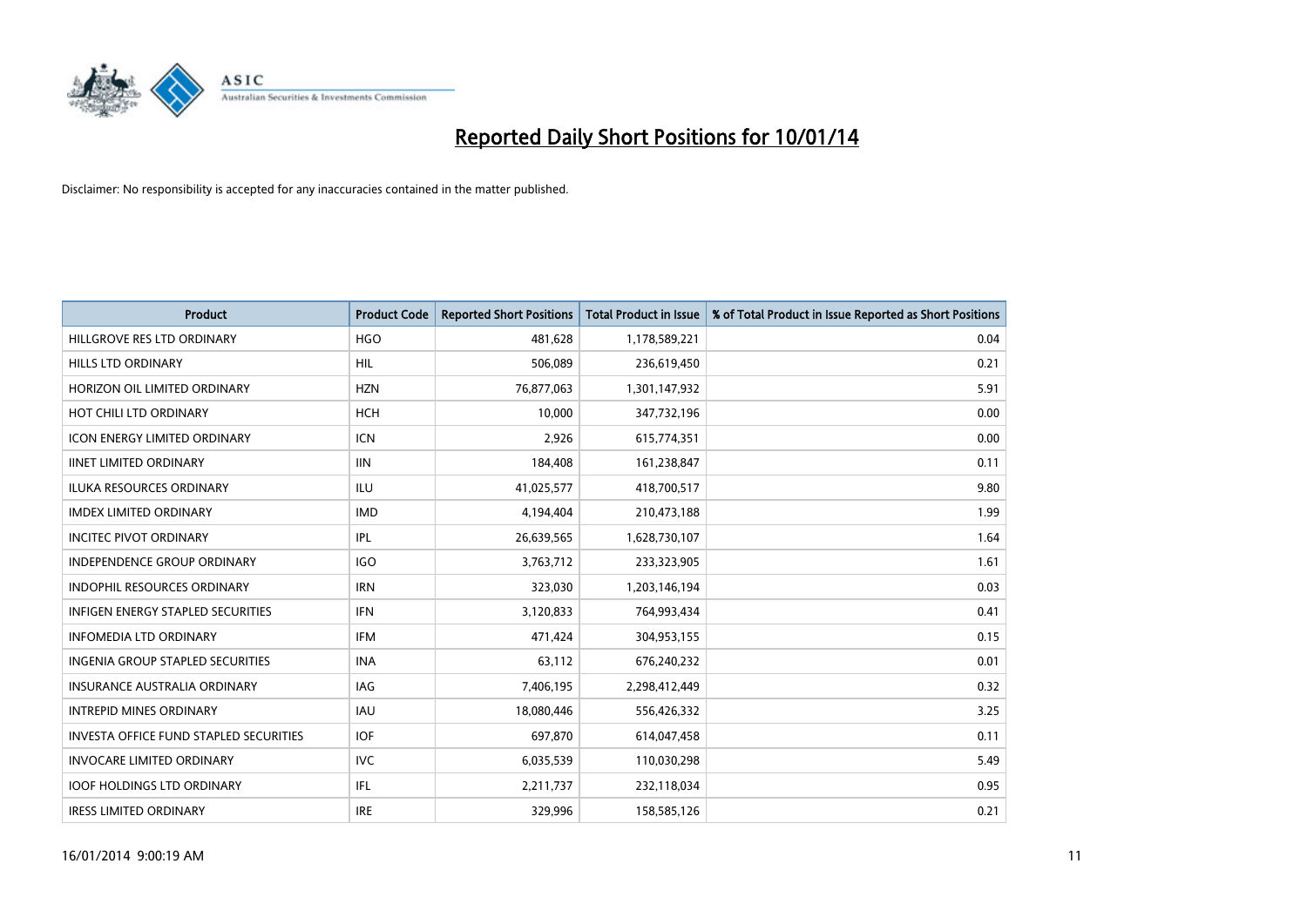

| <b>Product</b>                                  | <b>Product Code</b> | <b>Reported Short Positions</b> | <b>Total Product in Issue</b> | % of Total Product in Issue Reported as Short Positions |
|-------------------------------------------------|---------------------|---------------------------------|-------------------------------|---------------------------------------------------------|
| <b>IRON ORE HOLDINGS ORDINARY</b>               | <b>IOH</b>          | 26,197                          | 161,174,005                   | 0.02                                                    |
| <b>ISELECT LTD ORDINARY</b>                     | <b>ISU</b>          | 514,224                         | 260,889,894                   | 0.20                                                    |
| <b>JAMES HARDIE INDUST CHESS DEPOSITARY INT</b> | <b>IHX</b>          | 5,599,751                       | 443,536,551                   | 1.26                                                    |
| <b>JB HI-FI LIMITED ORDINARY</b>                | <b>IBH</b>          | 7,297,696                       | 100,261,681                   | 7.28                                                    |
| <b>KAGARA LTD ORDINARY</b>                      | <b>KZL</b>          | 3,349,855                       | 798,953,117                   | 0.42                                                    |
| KAROON GAS AUSTRALIA ORDINARY                   | <b>KAR</b>          | 3,936,402                       | 255,841,581                   | 1.54                                                    |
| KATHMANDU HOLD LTD ORDINARY                     | <b>KMD</b>          | 182,070                         | 200,473,338                   | 0.09                                                    |
| <b>KBL MINING LIMITED ORDINARY</b>              | <b>KBL</b>          | 1,820                           | 393,535,629                   | 0.00                                                    |
| KINGSGATE CONSOLID, ORDINARY                    | <b>KCN</b>          | 8,586,033                       | 164,059,349                   | 5.23                                                    |
| KINGSROSE MINING LTD ORDINARY                   | <b>KRM</b>          | 490,786                         | 335,753,851                   | 0.15                                                    |
| LEIGHTON HOLDINGS ORDINARY                      | LEI                 | 23,696,824                      | 337,235,188                   | 7.03                                                    |
| LEND LEASE GROUP UNIT/ORD STAPLED               | LLC                 | 7,905,747                       | 576,712,337                   | 1.37                                                    |
| LONESTAR RESO LTD ORDINARY                      | <b>LNR</b>          | 7,794                           | 697,187,211                   | 0.00                                                    |
| LYCOPODIUM LIMITED ORDINARY                     | LYL                 | 1                               | 38,955,103                    | 0.00                                                    |
| <b>LYNAS CORPORATION ORDINARY</b>               | <b>LYC</b>          | 166,731,951                     | 1,961,160,594                 | 8.50                                                    |
| <b>M2 GRP LTD ORDINARY</b>                      | <b>MTU</b>          | 9,249,220                       | 179,384,685                   | 5.16                                                    |
| MACA LIMITED ORDINARY                           | <b>MLD</b>          | 72,557                          | 176,476,373                   | 0.04                                                    |
| <b>MACMAHON HOLDINGS ORDINARY</b>               | MAH                 | 96,491                          | 1,261,699,966                 | 0.01                                                    |
| MACO ATLAS ROADS GRP ORDINARY STAPLED           | <b>MQA</b>          | 12,256,697                      | 487,230,540                   | 2.52                                                    |
| MACQUARIE GROUP LTD ORDINARY                    | <b>MQG</b>          | 1,468,962                       | 321,050,410                   | 0.46                                                    |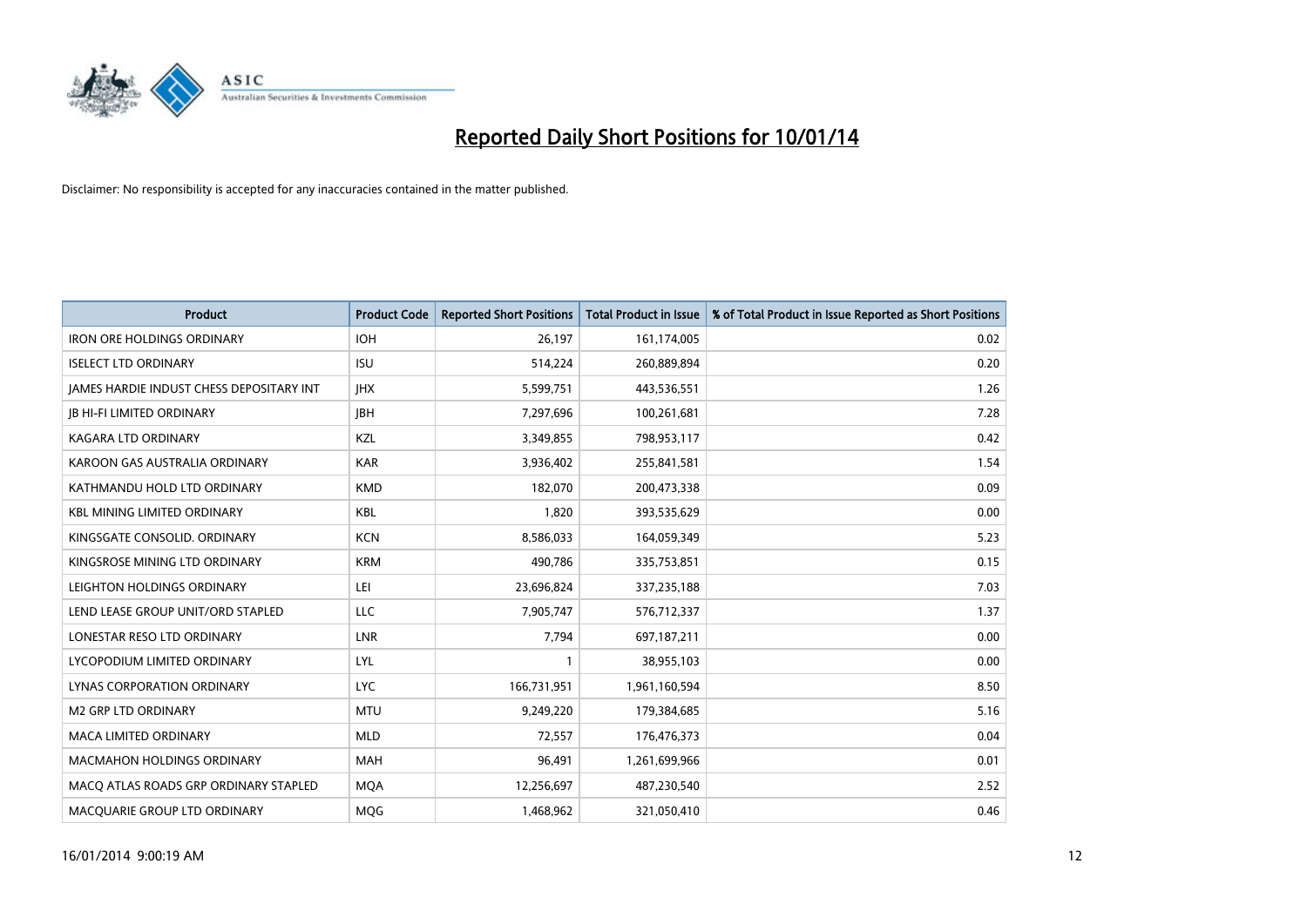

| <b>Product</b>                       | <b>Product Code</b> | <b>Reported Short Positions</b> | <b>Total Product in Issue</b> | % of Total Product in Issue Reported as Short Positions |
|--------------------------------------|---------------------|---------------------------------|-------------------------------|---------------------------------------------------------|
| MAGELLAN FIN GRP LTD ORDINARY        | <b>MFG</b>          | 849,867                         | 155,830,849                   | 0.55                                                    |
| <b>MATRIX C &amp; E LTD ORDINARY</b> | <b>MCE</b>          | 2,790,268                       | 94,555,428                    | 2.95                                                    |
| MAVERICK DRILLING ORDINARY           | <b>MAD</b>          | 7,933,446                       | 468,004,529                   | 1.70                                                    |
| MAXITRANS INDUSTRIES ORDINARY        | <b>MXI</b>          | 525,914                         | 183,993,392                   | 0.29                                                    |
| MAYNE PHARMA LTD ORDINARY            | <b>MYX</b>          | 1,530,610                       | 563,459,968                   | 0.27                                                    |
| <b>MCALEESE LTD ORDINARY</b>         | <b>MCS</b>          | 3,195,259                       | 296,577,121                   | 1.08                                                    |
| MCMILLAN SHAKESPEARE ORDINARY        | <b>MMS</b>          | 704,093                         | 74,523,965                    | 0.94                                                    |
| MEDUSA MINING LTD ORDINARY           | <b>MML</b>          | 7,086,645                       | 207,794,301                   | 3.41                                                    |
| MELBOURNE IT LIMITED ORDINARY        | <b>MLB</b>          | 24,896                          | 83,164,371                    | 0.03                                                    |
| MEO AUSTRALIA LTD ORDINARY           | <b>MEO</b>          | 10,845                          | 627,264,587                   | 0.00                                                    |
| MERIDIAN ENERGY INSTALMENT RECEIPTS  | <b>MEZCA</b>        | 32,097                          | 1,255,413,626                 | 0.00                                                    |
| <b>MERMAID MARINE ORDINARY</b>       | <b>MRM</b>          | 1,660,136                       | 232,652,241                   | 0.71                                                    |
| MESOBLAST LIMITED ORDINARY           | <b>MSB</b>          | 16,859,992                      | 321,210,394                   | 5.25                                                    |
| METALS X LIMITED ORDINARY            | <b>MLX</b>          | 36,159                          | 1,655,386,110                 | 0.00                                                    |
| METCASH LIMITED ORDINARY             | <b>MTS</b>          | 109,780,307                     | 880,704,786                   | 12.47                                                   |
| METMINCO LIMITED ORDINARY            | <b>MNC</b>          | 435,483                         | 1,749,543,023                 | 0.02                                                    |
| MIGHTY RIVER POWER ORDINARY          | <b>MYT</b>          | 1,950,939                       | 1,400,012,517                 | 0.14                                                    |
| MINCOR RESOURCES NL ORDINARY         | <b>MCR</b>          | 2,267,516                       | 188,208,274                   | 1.20                                                    |
| MINERAL DEPOSITS ORDINARY            | <b>MDL</b>          | 783,813                         | 96,038,786                    | 0.82                                                    |
| MINERAL RESOURCES. ORDINARY          | <b>MIN</b>          | 4,182,998                       | 186,112,198                   | 2.25                                                    |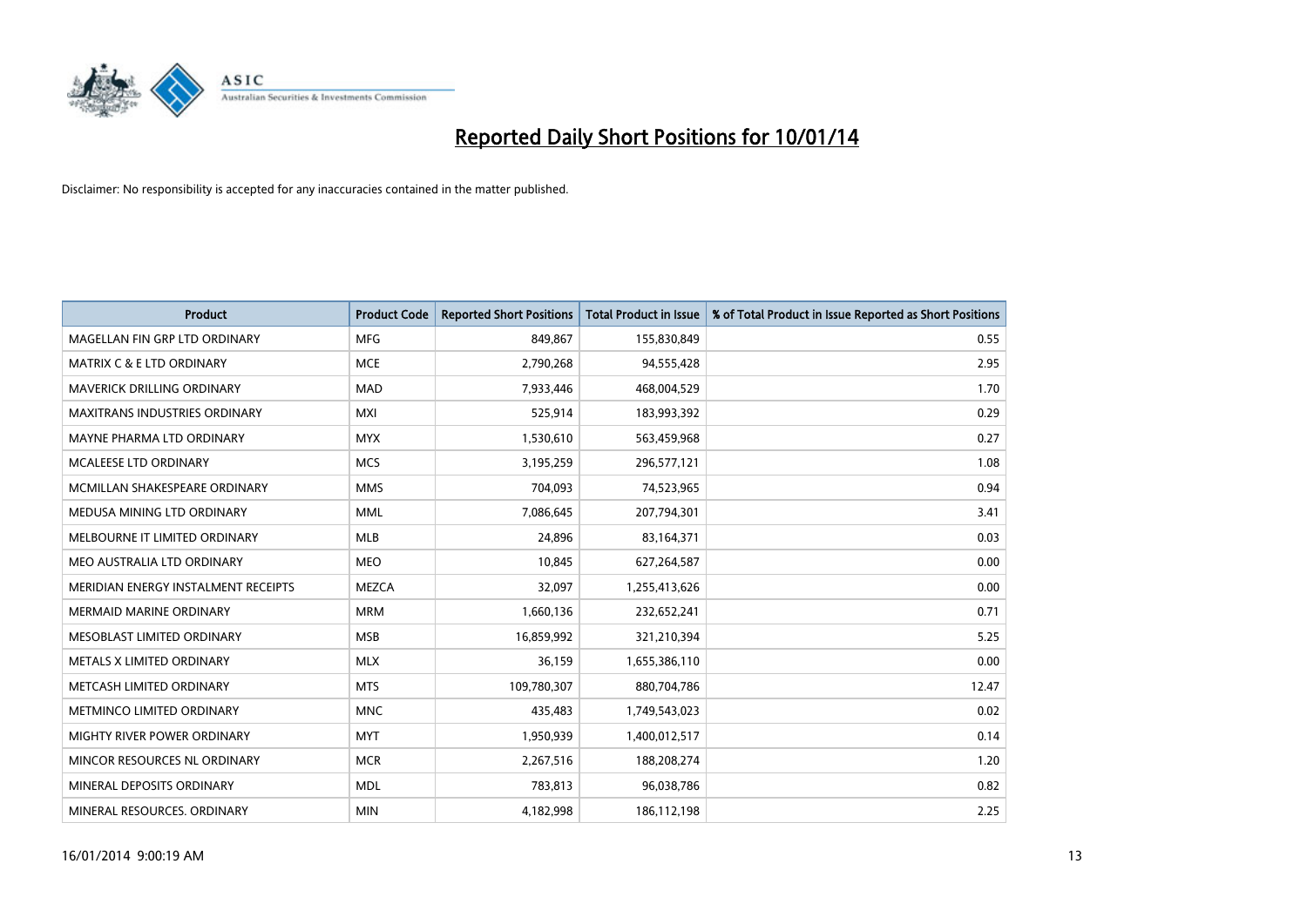

| <b>Product</b>                    | <b>Product Code</b> | <b>Reported Short Positions</b> | <b>Total Product in Issue</b> | % of Total Product in Issue Reported as Short Positions |
|-----------------------------------|---------------------|---------------------------------|-------------------------------|---------------------------------------------------------|
| MINT WIRELESS ORDINARY            | <b>MNW</b>          | 343,811                         | 403,872,395                   | 0.09                                                    |
| MIRABELA NICKEL LTD ORDINARY      | <b>MBN</b>          | 18,867,110                      | 876,801,147                   | 2.15                                                    |
| MIRVAC GROUP STAPLED SECURITIES   | <b>MGR</b>          | 7,746,469                       | 3,664,938,678                 | 0.21                                                    |
| MOLOPO ENERGY LTD ORDINARY        | <b>MPO</b>          | 351,895                         | 246,724,091                   | 0.14                                                    |
| MONADELPHOUS GROUP ORDINARY       | <b>MND</b>          | 13,015,488                      | 92,308,047                    | 14.10                                                   |
| MORTGAGE CHOICE LTD ORDINARY      | <b>MOC</b>          | 75,408                          | 123,780,387                   | 0.06                                                    |
| <b>MOUNT GIBSON IRON ORDINARY</b> | <b>MGX</b>          | 7,522,326                       | 1,090,584,232                 | 0.69                                                    |
| MULTIPLEX SITES SITES             | <b>MXUPA</b>        | 1,474                           | 4,500,000                     | 0.03                                                    |
| MURCHISON METALS LTD ORDINARY     | <b>MMX</b>          | 216,291                         | 450,497,346                   | 0.05                                                    |
| MYER HOLDINGS LTD ORDINARY        | <b>MYR</b>          | 65,788,183                      | 585,684,551                   | 11.23                                                   |
| NANOSONICS LIMITED ORDINARY       | <b>NAN</b>          | 160,525                         | 263,125,129                   | 0.06                                                    |
| NATIONAL AUST, BANK ORDINARY      | <b>NAB</b>          | 4,881,344                       | 2,351,436,055                 | 0.21                                                    |
| NAVITAS LIMITED ORDINARY          | <b>NVT</b>          | 3,276,509                       | 375,416,910                   | 0.87                                                    |
| NEON ENERGY LIMITED ORDINARY      | <b>NEN</b>          | 1,390,276                       | 553,037,848                   | 0.25                                                    |
| NEUREN PHARMACEUT, ORDINARY       | <b>NEU</b>          | 10,403                          | 1,512,528,963                 | 0.00                                                    |
| NEW HOPE CORPORATION ORDINARY     | <b>NHC</b>          | 441,226                         | 830,819,859                   | 0.05                                                    |
| NEWCREST MINING ORDINARY          | <b>NCM</b>          | 12,359,669                      | 766,510,971                   | 1.61                                                    |
| NEWS CORP A NON-VOTING CDI        | <b>NWSLV</b>        | 1,574,973                       | 3,324,226                     | 47.38                                                   |
| NEWS CORP B VOTING CDI            | <b>NWS</b>          | 3,199,054                       | 19,342,944                    | 16.54                                                   |
| NEWSAT LIMITED ORDINARY           | <b>NWT</b>          | 342,538                         | 591,460,931                   | 0.06                                                    |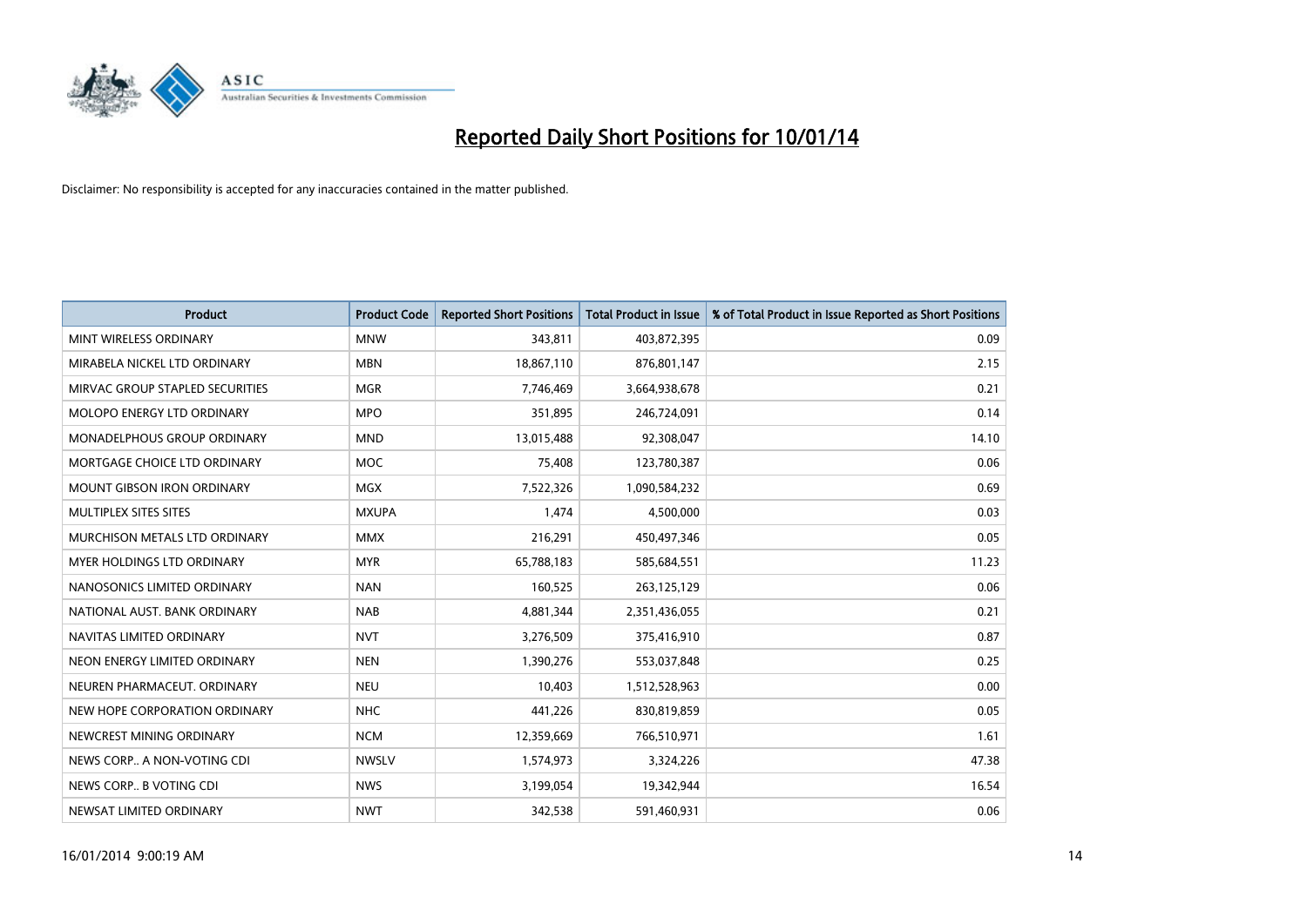

| <b>Product</b>                        | <b>Product Code</b> | <b>Reported Short Positions</b> | <b>Total Product in Issue</b> | % of Total Product in Issue Reported as Short Positions |
|---------------------------------------|---------------------|---------------------------------|-------------------------------|---------------------------------------------------------|
| NEXTDC LIMITED ORDINARY               | <b>NXT</b>          | 9,213,083                       | 192,904,486                   | 4.78                                                    |
| NEXUS ENERGY LIMITED ORDINARY         | <b>NXS</b>          | 2,218,900                       | 1,330,219,459                 | 0.17                                                    |
| NIB HOLDINGS LIMITED ORDINARY         | <b>NHF</b>          | 3,931,594                       | 439,004,182                   | 0.90                                                    |
| NICK SCALI LIMITED ORDINARY           | <b>NCK</b>          | 1,958                           | 81,000,000                    | 0.00                                                    |
| NIDO PETROLEUM ORDINARY               | <b>NDO</b>          | 47,402                          | 2,048,317,635                 | 0.00                                                    |
| NINE ENTERTAINMENT ORDINARY           | <b>NEC</b>          | 5,577,756                       | 940,295,023                   | 0.59                                                    |
| NOBLE MINERAL RES ORDINARY            | <b>NMG</b>          | 2,365,726                       | 666,397,952                   | 0.36                                                    |
| NORTHERN IRON LTD ORDINARY            | <b>NFE</b>          | 108,190                         | 484,405,314                   | 0.02                                                    |
| NORTHERN STAR ORDINARY                | <b>NST</b>          | 2,647,319                       | 428,369,762                   | 0.62                                                    |
| NOVOGEN LIMITED ORDINARY              | <b>NRT</b>          | 74,125                          | 161,498,858                   | 0.05                                                    |
| NRW HOLDINGS LIMITED ORDINARY         | <b>NWH</b>          | 16,949,518                      | 278,888,011                   | 6.08                                                    |
| NUCOAL RESOURCES LTD ORDINARY         | <b>NCR</b>          | 1                               | 768,612,354                   | 0.00                                                    |
| NUFARM LIMITED ORDINARY               | <b>NUF</b>          | 16,240,528                      | 263,725,895                   | 6.16                                                    |
| OAKTON LIMITED ORDINARY               | <b>OKN</b>          | 726,399                         | 89,968,985                    | 0.81                                                    |
| OCEANAGOLD CORP. CHESS DEPOSITARY INT | OGC                 | 1,050,253                       | 300,350,129                   | 0.35                                                    |
| OIL SEARCH LTD ORDINARY               | OSH                 | 6,982,423                       | 1,343,361,150                 | 0.52                                                    |
| OM HOLDINGS LIMITED ORDINARY          | OMH                 | 2,281,984                       | 733,423,337                   | 0.31                                                    |
| ORICA LIMITED ORDINARY                | ORI                 | 9,291,964                       | 370,255,009                   | 2.51                                                    |
| ORIGIN ENERGY ORDINARY                | <b>ORG</b>          | 8,245,497                       | 1,101,228,973                 | 0.75                                                    |
| OROCOBRE LIMITED ORDINARY             | <b>ORE</b>          | 361,133                         | 132,041,911                   | 0.27                                                    |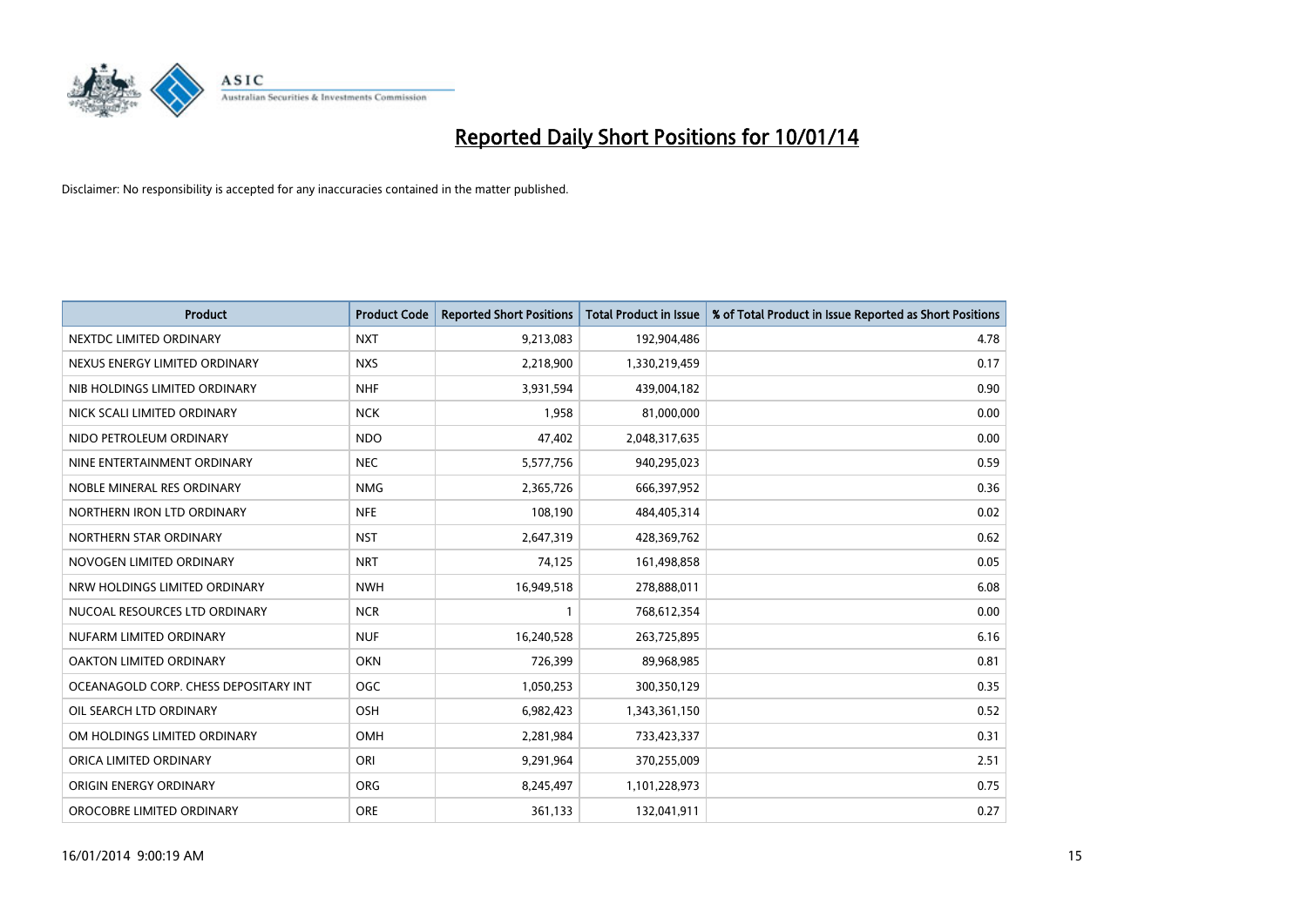

| <b>Product</b>                 | <b>Product Code</b> | <b>Reported Short Positions</b> | <b>Total Product in Issue</b> | % of Total Product in Issue Reported as Short Positions |
|--------------------------------|---------------------|---------------------------------|-------------------------------|---------------------------------------------------------|
| ORORA LIMITED ORDINARY         | <b>ORA</b>          | 1,252,963                       | 1,206,684,923                 | 0.10                                                    |
| OROTONGROUP LIMITED ORDINARY   | ORL                 | 114,087                         | 40,880,902                    | 0.28                                                    |
| OZ MINERALS ORDINARY           | OZL                 | 21,861,298                      | 303,470,022                   | 7.20                                                    |
| OZFOREX GROUP LTD ORDINARY     | <b>OFX</b>          | 2,254,121                       | 240,000,000                   | 0.94                                                    |
| <b>PACIFIC BRANDS ORDINARY</b> | <b>PBG</b>          | 3,361,610                       | 912,915,695                   | 0.37                                                    |
| PACT GROUP HLDGS LTD ORDINARY  | PGH                 | 1,350,000                       | 294,097,961                   | 0.46                                                    |
| PALADIN ENERGY LTD ORDINARY    | <b>PDN</b>          | 96,320,190                      | 964,204,004                   | 9.99                                                    |
| PANAUST LIMITED ORDINARY       | <b>PNA</b>          | 9,422,183                       | 620,724,651                   | 1.52                                                    |
| PANORAMIC RESOURCES ORDINARY   | PAN                 | 405,062                         | 319,285,132                   | 0.13                                                    |
| PANTERRA GOLD LTD ORDINARY     | PGI                 | $\mathbf{1}$                    | 772,031,012                   | 0.00                                                    |
| PAPERLINX LIMITED ORDINARY     | <b>PPX</b>          | 89,918                          | 609,280,761                   | 0.01                                                    |
| PAPILLON RES LTD ORDINARY      | PIR                 | 8,151,082                       | 339,444,210                   | 2.40                                                    |
| PATTIES FOODS LTD ORDINARY     | PFL                 | 51,394                          | 139,144,338                   | 0.04                                                    |
| PEET LIMITED ORDINARY          | <b>PPC</b>          | 507,389                         | 433,389,348                   | 0.12                                                    |
| PENINSULA ENERGY LTD ORDINARY  | <b>PEN</b>          | $\mathbf{1}$                    | 3,252,030,235                 | 0.00                                                    |
| PERPETUAL LIMITED ORDINARY     | PPT                 | 2,298,695                       | 46,529,270                    | 4.94                                                    |
| PERSEUS MINING LTD ORDINARY    | PRU                 | 7,695,801                       | 457,962,088                   | 1.68                                                    |
| PHARMAXIS LTD ORDINARY         | <b>PXS</b>          | 1,328,589                       | 309,046,349                   | 0.43                                                    |
| PHOSPHAGENICS LTD. ORDINARY    | <b>POH</b>          | 50,000                          | 1,020,465,957                 | 0.00                                                    |
| PLATINUM ASSET ORDINARY        | <b>PTM</b>          | 222,953                         | 578,685,695                   | 0.04                                                    |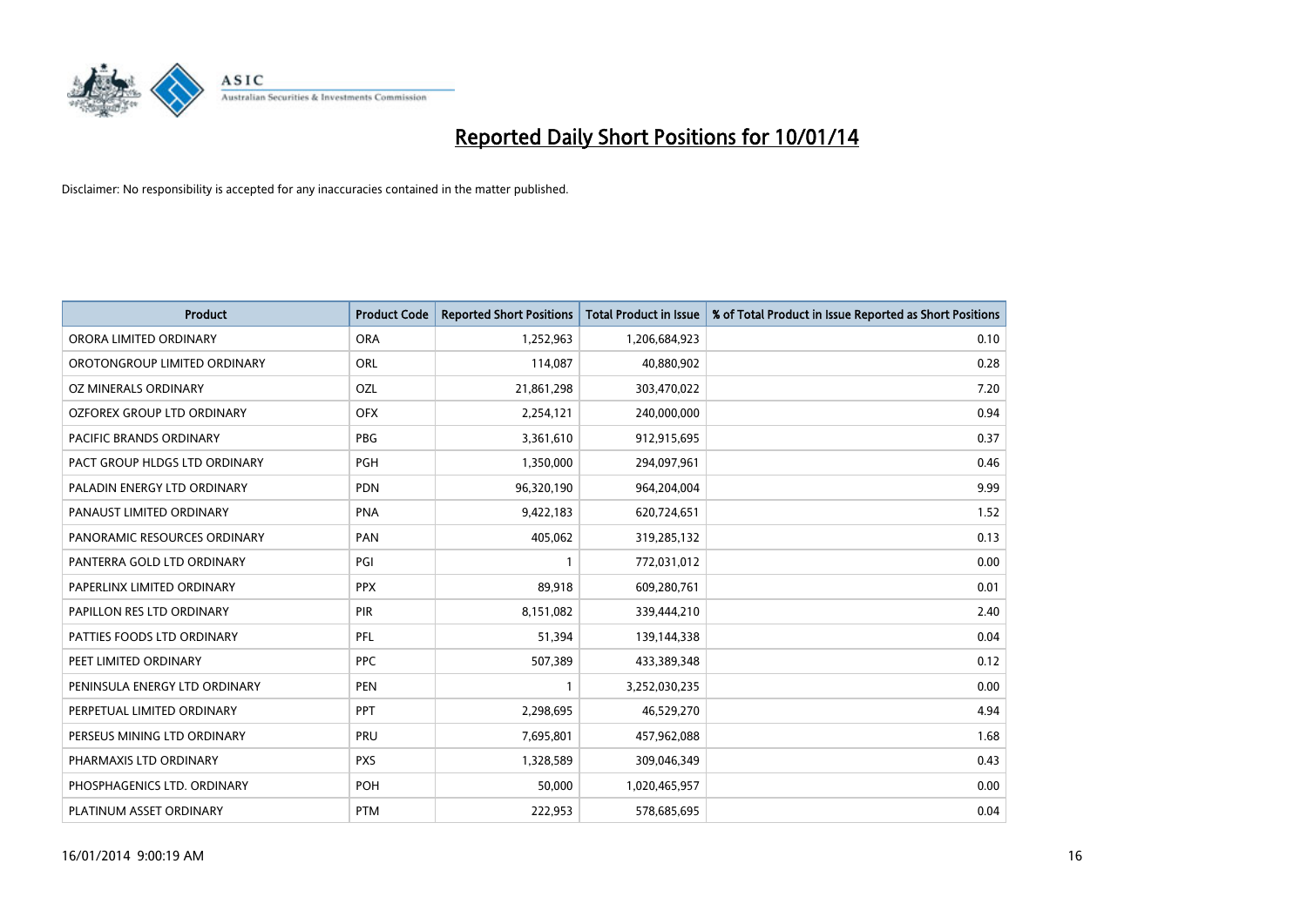

| <b>Product</b>                      | <b>Product Code</b> | <b>Reported Short Positions</b> | <b>Total Product in Issue</b> | % of Total Product in Issue Reported as Short Positions |
|-------------------------------------|---------------------|---------------------------------|-------------------------------|---------------------------------------------------------|
| PLATINUM AUSTRALIA ORDINARY         | <b>PLA</b>          | 836,127                         | 504,968,043                   | 0.17                                                    |
| PMI GOLD CORP CDI 1:1               | <b>PVM</b>          | 232,274                         | 162,796,704                   | 0.14                                                    |
| PMP LIMITED ORDINARY                | <b>PMP</b>          | 1,595,073                       | 323,781,124                   | 0.49                                                    |
| PRANA BIOTECHNOLOGY ORDINARY        | PBT                 | 270,752                         | 418,181,096                   | 0.06                                                    |
| PREMIER INVESTMENTS ORDINARY        | <b>PMV</b>          | 355,177                         | 155,314,874                   | 0.23                                                    |
| PRIMA BIOMED LTD ORDINARY           | PRR                 | 113,394                         | 1,228,709,341                 | 0.01                                                    |
| PRIMARY HEALTH CARE ORDINARY        | <b>PRY</b>          | 18,988,062                      | 504,956,647                   | 3.76                                                    |
| PRIME MEDIA GRP LTD ORDINARY        | <b>PRT</b>          | 1,393,420                       | 366,330,303                   | 0.38                                                    |
| PROGRAMMED ORDINARY                 | <b>PRG</b>          | 232,439                         | 118,229,190                   | 0.20                                                    |
| OANTAS AIRWAYS ORDINARY             | QAN                 | 58,633,536                      | 2,196,330,250                 | 2.67                                                    |
| <b>OBE INSURANCE GROUP ORDINARY</b> | <b>OBE</b>          | 10,354,938                      | 1,248,704,599                 | 0.83                                                    |
| ORXPHARMA LTD ORDINARY              | <b>QRX</b>          | 66,492                          | 164,095,969                   | 0.04                                                    |
| <b>QUBE HOLDINGS LTD ORDINARY</b>   | <b>QUB</b>          | 12,416,110                      | 931,433,499                   | 1.33                                                    |
| RAMELIUS RESOURCES ORDINARY         | <b>RMS</b>          | 169,047                         | 365,380,380                   | 0.05                                                    |
| RAMSAY HEALTH CARE ORDINARY         | <b>RHC</b>          | 2,527,137                       | 202,081,252                   | 1.25                                                    |
| <b>RCR TOMLINSON ORDINARY</b>       | <b>RCR</b>          | 1,484,446                       | 136,696,590                   | 1.09                                                    |
| <b>REA GROUP ORDINARY</b>           | <b>REA</b>          | 976,691                         | 131,714,699                   | 0.74                                                    |
| RECALL HOLDINGS LTD ORDINARY        | <b>REC</b>          | 746,599                         | 312,311,413                   | 0.24                                                    |
| <b>RECKON LIMITED ORDINARY</b>      | <b>RKN</b>          | 96,275                          | 126,913,066                   | 0.08                                                    |
| RED 5 LIMITED ORDINARY              | <b>RED</b>          | 162,100                         | 759,451,008                   | 0.02                                                    |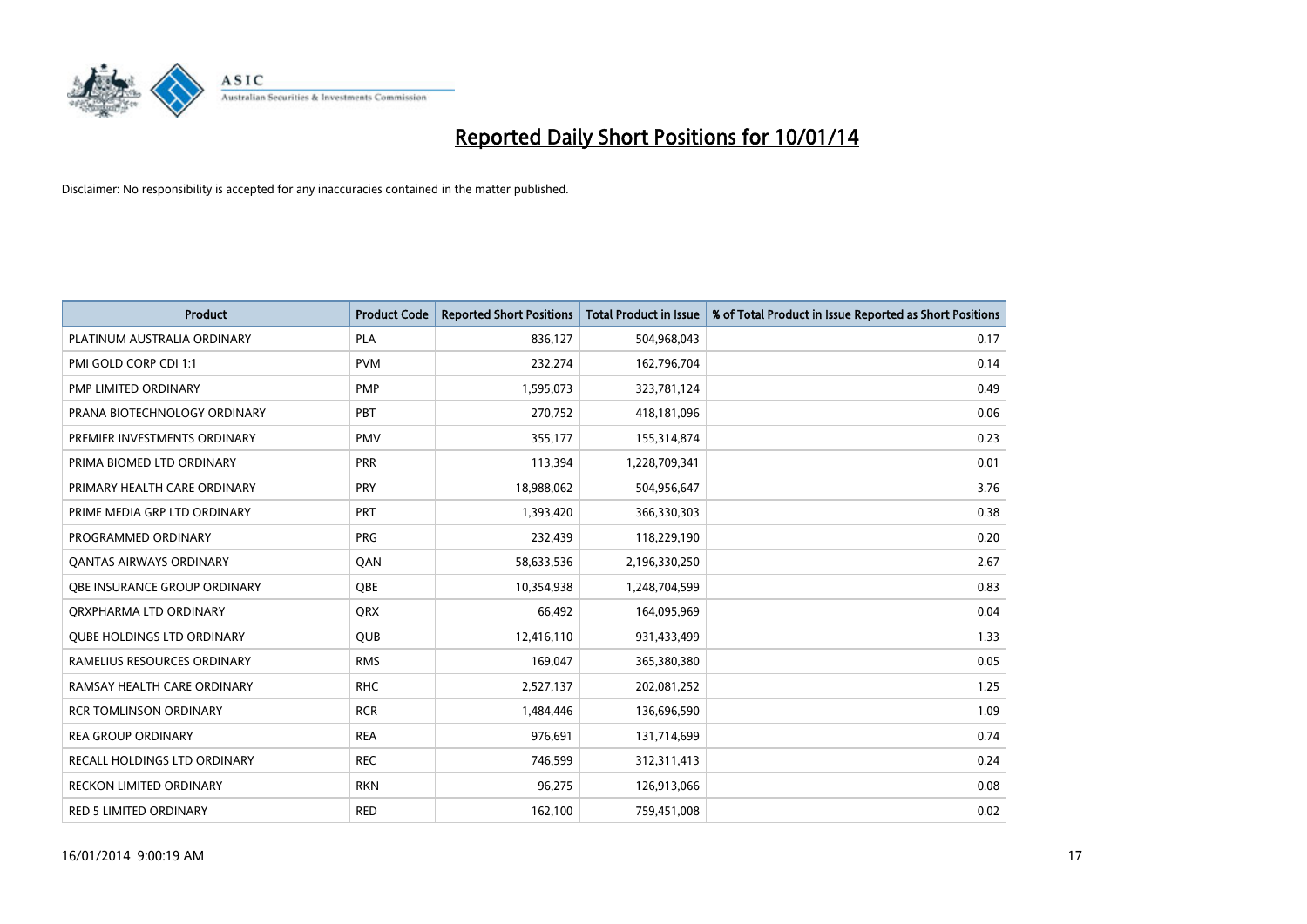

| <b>Product</b>                      | <b>Product Code</b> | <b>Reported Short Positions</b> | <b>Total Product in Issue</b> | % of Total Product in Issue Reported as Short Positions |
|-------------------------------------|---------------------|---------------------------------|-------------------------------|---------------------------------------------------------|
| <b>RED FORK ENERGY ORDINARY</b>     | <b>RFE</b>          | 4,090,484                       | 501,051,719                   | 0.82                                                    |
| REDBANK ENERGY LTD ORDINARY         | AEJ                 | 13                              | 786,287                       | 0.00                                                    |
| REECE AUSTRALIA LTD. ORDINARY       | <b>REH</b>          | 301                             | 99,600,000                    | 0.00                                                    |
| REED RESOURCES LTD ORDINARY         | <b>RDR</b>          | 250,000                         | 523,453,895                   | 0.05                                                    |
| <b>REGIS RESOURCES ORDINARY</b>     | <b>RRL</b>          | 9,891,116                       | 497,987,384                   | 1.99                                                    |
| RESMED INC CDI 10:1                 | <b>RMD</b>          | 35,924,939                      | 1,420,542,770                 | 2.53                                                    |
| <b>RESOLUTE MINING ORDINARY</b>     | <b>RSG</b>          | 8,345,825                       | 640,994,224                   | 1.30                                                    |
| RESOURCE EQUIP LTD ORDINARY         | <b>RQL</b>          | 5,000                           | 249,065,471                   | 0.00                                                    |
| <b>RESOURCE GENERATION ORDINARY</b> | <b>RES</b>          | 224,300                         | 581,380,338                   | 0.04                                                    |
| RETAIL FOOD GROUP ORDINARY          | <b>RFG</b>          | 3,428,039                       | 144,049,390                   | 2.38                                                    |
| REX MINERALS LIMITED ORDINARY       | <b>RXM</b>          | 1,772,004                       | 188,907,284                   | 0.94                                                    |
| RHG LIMITED ORDINARY                | <b>RHG</b>          | 1,085                           | 308,483,177                   | 0.00                                                    |
| RIDLEY CORPORATION ORDINARY         | <b>RIC</b>          | 104,744                         | 307,817,071                   | 0.03                                                    |
| RIO TINTO LIMITED ORDINARY          | <b>RIO</b>          | 3,161,133                       | 435,758,720                   | 0.73                                                    |
| ROBUST RESOURCES ORDINARY           | <b>ROL</b>          | 4,000                           | 102,830,646                   | 0.00                                                    |
| ROC OIL COMPANY ORDINARY            | <b>ROC</b>          | 1,118,014                       | 686,461,740                   | 0.16                                                    |
| RURALCO HOLDINGS ORDINARY           | <b>RHL</b>          | 1,394                           | 62,711,592                    | 0.00                                                    |
| SAI GLOBAL LIMITED ORDINARY         | SAI                 | 7,093,220                       | 210,750,820                   | 3.37                                                    |
| SALMAT LIMITED ORDINARY             | <b>SLM</b>          | 998                             | 159,812,799                   | 0.00                                                    |
| SAMSON OIL & GAS LTD ORDINARY       | SSN                 | 1,202,000                       | 2,547,627,193                 | 0.05                                                    |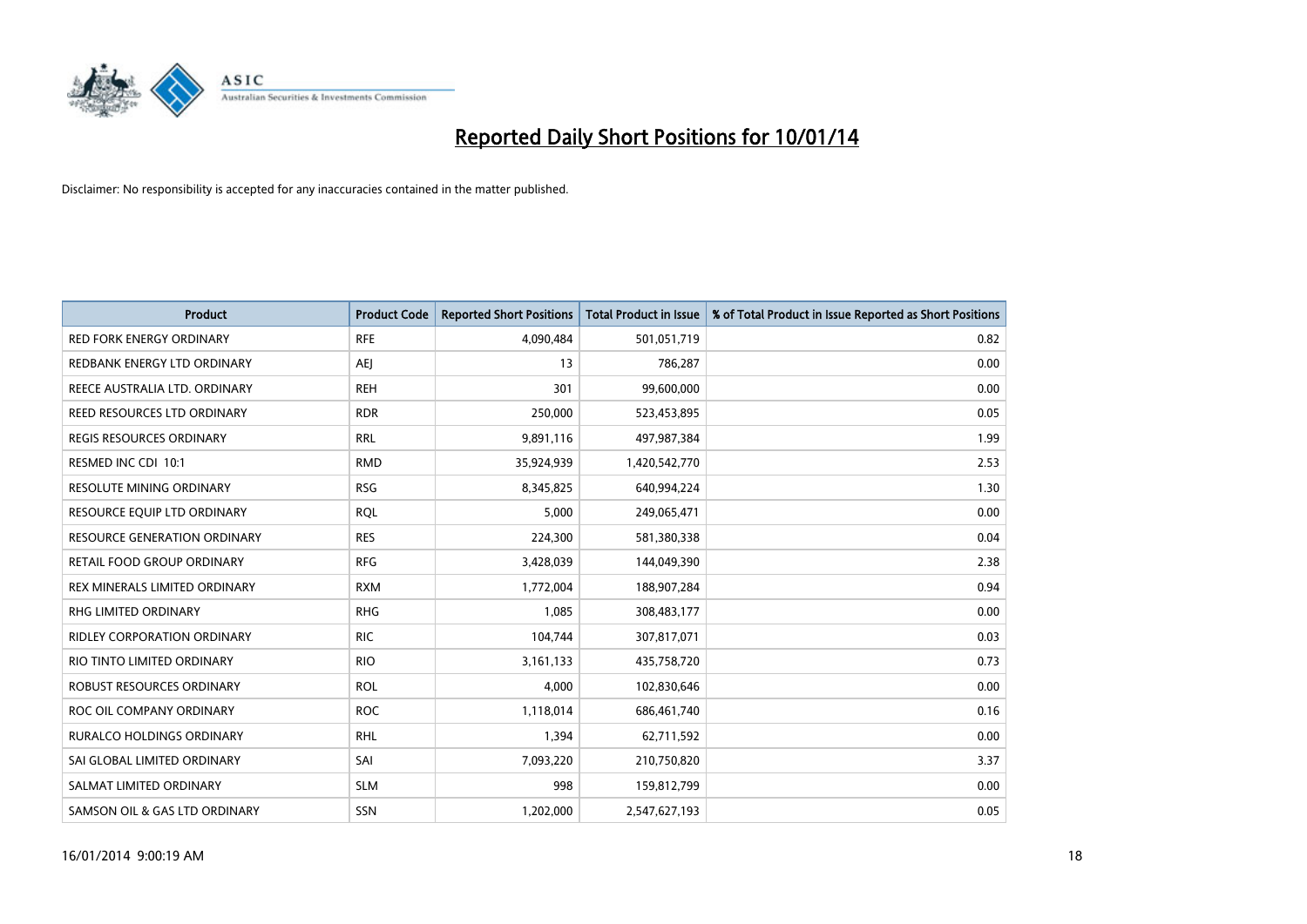

| <b>Product</b>                           | <b>Product Code</b> | <b>Reported Short Positions</b> | <b>Total Product in Issue</b> | % of Total Product in Issue Reported as Short Positions |
|------------------------------------------|---------------------|---------------------------------|-------------------------------|---------------------------------------------------------|
| SANDFIRE RESOURCES ORDINARY              | <b>SFR</b>          | 1,456,339                       | 155,640,968                   | 0.94                                                    |
| SANTOS LTD ORDINARY                      | <b>STO</b>          | 4,926,384                       | 970,221,333                   | 0.51                                                    |
| SARACEN MINERAL ORDINARY                 | <b>SAR</b>          | 1,543,190                       | 595,263,186                   | 0.26                                                    |
| SCA PROPERTY GROUP STAPLED SECURITIES    | <b>SCP</b>          | 35,913,989                      | 648,628,320                   | 5.54                                                    |
| SEDGMAN LIMITED ORDINARY                 | <b>SDM</b>          | 100,756                         | 223,224,636                   | 0.05                                                    |
| SEEK LIMITED ORDINARY                    | <b>SEK</b>          | 11,106,141                      | 339,132,780                   | 3.27                                                    |
| SELECT HARVESTS ORDINARY                 | <b>SHV</b>          | 24,784                          | 57,815,720                    | 0.04                                                    |
| SENEX ENERGY LIMITED ORDINARY            | <b>SXY</b>          | 8,988,666                       | 1,144,008,917                 | 0.79                                                    |
| SERVCORP LIMITED ORDINARY                | SRV                 | 426                             | 98,432,275                    | 0.00                                                    |
| SERVICE STREAM ORDINARY                  | <b>SSM</b>          | 100                             | 284,443,570                   | 0.00                                                    |
| SEVEN GROUP HOLDINGS ORDINARY            | <b>SVW</b>          | 4,023,014                       | 308,160,281                   | 1.31                                                    |
| SEVEN WEST MEDIA LTD ORDINARY            | <b>SWM</b>          | 7,038,120                       | 999,160,872                   | 0.70                                                    |
| SIGMA PHARMACEUTICAL ORDINARY            | <b>SIP</b>          | 5,718,135                       | 1,125,275,419                 | 0.51                                                    |
| SILEX SYSTEMS ORDINARY                   | <b>SLX</b>          | 2,584,304                       | 170,297,752                   | 1.52                                                    |
| SILVER LAKE RESOURCE ORDINARY            | <b>SLR</b>          | 17,534,956                      | 437,594,758                   | 4.01                                                    |
| SIMS METAL MGMT LTD ORDINARY             | SGM                 | 10,459,726                      | 204,434,248                   | 5.12                                                    |
| SINGAPORE TELECOMM. CHESS DEPOSITARY INT | SGT                 | 3,606,644                       | 148,226,740                   | 2.43                                                    |
| SIRIUS RESOURCES NL ORDINARY             | <b>SIR</b>          | 9,768,829                       | 261,930,167                   | 3.73                                                    |
| SIRTEX MEDICAL ORDINARY                  | <b>SRX</b>          | 364,908                         | 56,108,439                    | 0.65                                                    |
| SKILLED GROUP LTD ORDINARY               | <b>SKE</b>          | 3,502,444                       | 233,871,364                   | 1.50                                                    |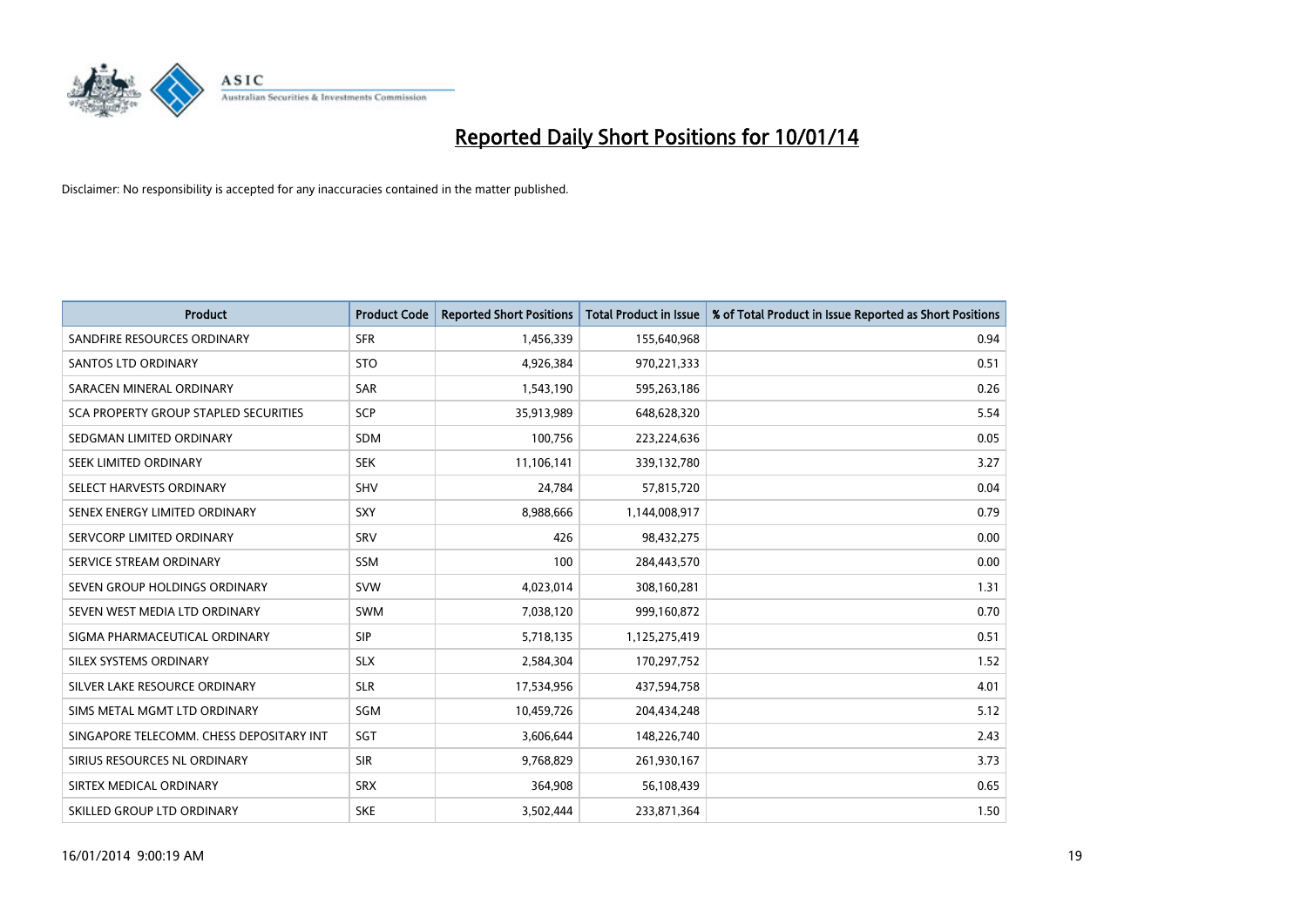

| <b>Product</b>                           | <b>Product Code</b> | <b>Reported Short Positions</b> | <b>Total Product in Issue</b> | % of Total Product in Issue Reported as Short Positions |
|------------------------------------------|---------------------|---------------------------------|-------------------------------|---------------------------------------------------------|
| <b>SKY NETWORK ORDINARY</b>              | <b>SKT</b>          | 111,089                         | 389,139,785                   | 0.03                                                    |
| SKYCITY ENT GRP LTD ORDINARY             | <b>SKC</b>          | 333,151                         | 580,016,676                   | 0.06                                                    |
| <b>SLATER &amp; GORDON ORDINARY</b>      | SGH                 | 568,791                         | 202,481,656                   | 0.28                                                    |
| SMS MANAGEMENT. ORDINARY                 | <b>SMX</b>          | 3,841,271                       | 70,099,763                    | 5.48                                                    |
| SONIC HEALTHCARE ORDINARY                | <b>SHL</b>          | 5,062,418                       | 400,733,556                   | 1.26                                                    |
| SOUL PATTINSON (W.H) ORDINARY            | SOL                 | 67,842                          | 239,395,320                   | 0.03                                                    |
| SOUTH BOULDER MINES ORDINARY             | <b>STB</b>          | 1                               | 128,177,826                   | 0.00                                                    |
| SP AUSNET STAPLED SECURITIES             | SPN                 | 58,646,948                      | 3,386,607,080                 | 1.73                                                    |
| SPARK INFRASTRUCTURE STAPLED NOTE & UNIT | SKI                 | 49,875,614                      | 1,326,734,264                 | 3.76                                                    |
| SPDR 200 FUND ETF UNITS                  | <b>STW</b>          | 35,404                          | 44,878,688                    | 0.08                                                    |
| SPDR 200 RESOURCES ETF UNITS             | <b>OZR</b>          | 65,000                          | 1,601,132                     | 4.06                                                    |
| SPDR SMALL ORDS ETF UNITS                | <b>SSO</b>          | 197,000                         | 800,855                       | 24.60                                                   |
| SPECIALTY FASHION ORDINARY               | <b>SFH</b>          | 50,568                          | 192,236,121                   | 0.03                                                    |
| ST BARBARA LIMITED ORDINARY              | SBM                 | 16,346,920                      | 488,074,077                   | 3.35                                                    |
| STARPHARMA HOLDINGS ORDINARY             | SPL                 | 14,441,015                      | 284,574,948                   | 5.07                                                    |
| STEADFAST GROUP LTD ORDINARY             | <b>SDF</b>          | 1,455,069                       | 500,971,408                   | 0.29                                                    |
| STHN CROSS MEDIA ORDINARY                | <b>SXL</b>          | 2,585,287                       | 705,099,800                   | 0.37                                                    |
| STOCKLAND UNITS/ORD STAPLED              | SGP                 | 10,746,743                      | 2,305,750,747                 | 0.47                                                    |
| STRAITS RES LTD. ORDINARY                | SRQ                 | 56,522                          | 1,217,730,293                 | 0.00                                                    |
| STRIKE ENERGY LTD ORDINARY               | <b>STX</b>          | 5,000                           | 706,519,664                   | 0.00                                                    |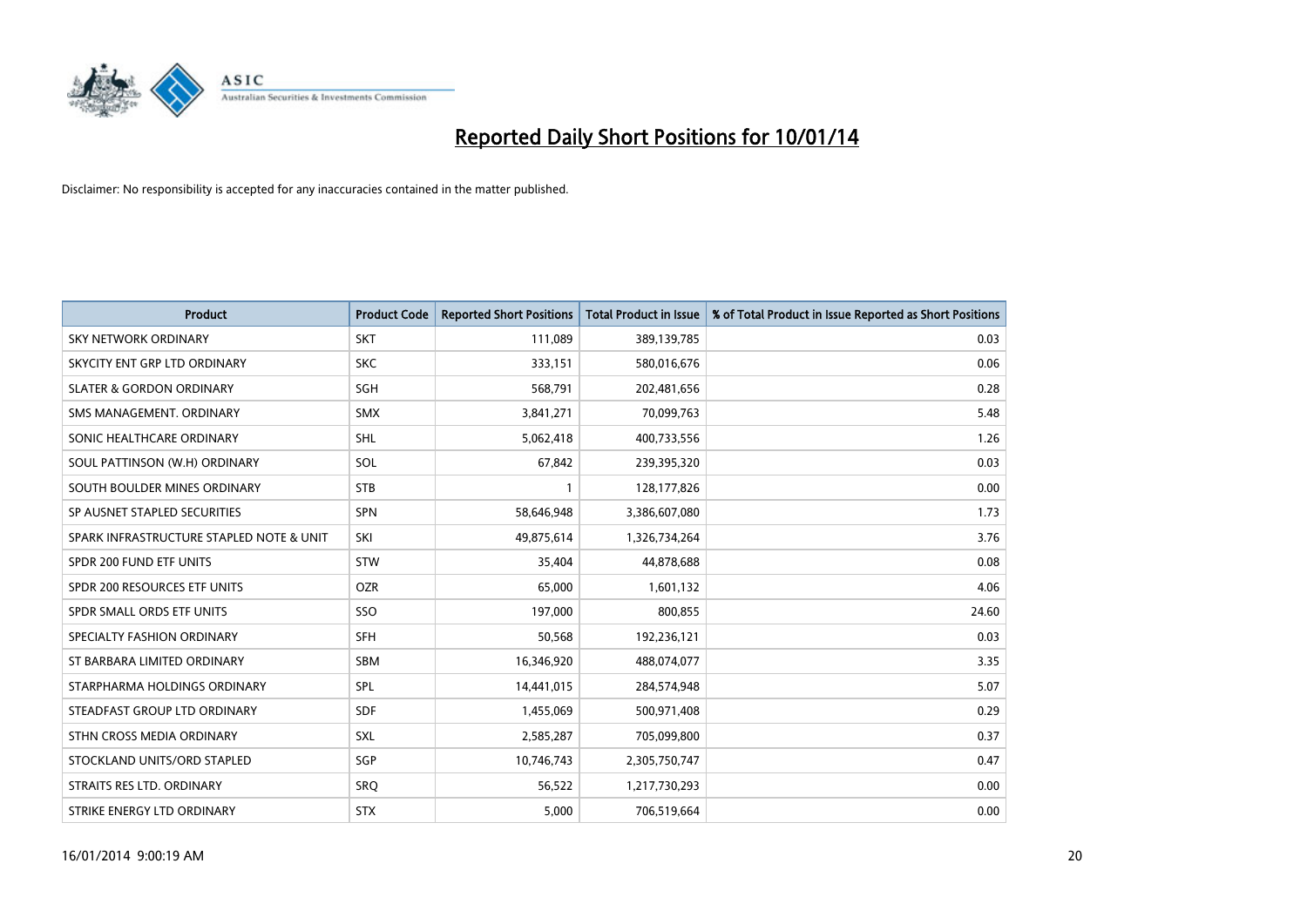

| <b>Product</b>                     | <b>Product Code</b> | <b>Reported Short Positions</b> | <b>Total Product in Issue</b> | % of Total Product in Issue Reported as Short Positions |
|------------------------------------|---------------------|---------------------------------|-------------------------------|---------------------------------------------------------|
| <b>STW COMMUNICATIONS ORDINARY</b> | SGN                 | 628,100                         | 403,828,512                   | 0.16                                                    |
| SUNCORP GROUP LTD ORDINARY         | <b>SUN</b>          | 4,526,321                       | 1,286,600,980                 | 0.35                                                    |
| SUNDANCE ENERGY ORDINARY           | <b>SEA</b>          | 528,003                         | 463,173,668                   | 0.11                                                    |
| SUNDANCE RESOURCES ORDINARY        | SDL                 | 31,601,403                      | 3,073,110,985                 | 1.03                                                    |
| SUNLAND GROUP LTD ORDINARY         | <b>SDG</b>          | 18,391                          | 181,710,087                   | 0.01                                                    |
| SUPER RET REP LTD ORDINARY         | <b>SUL</b>          | 1,349,171                       | 196,731,620                   | 0.69                                                    |
| SYD AIRPORT STAPLED US PROHIBIT.   | <b>SYD</b>          | 29,201,062                      | 2,194,322,759                 | 1.33                                                    |
| SYRAH RESOURCES ORDINARY           | <b>SYR</b>          | 2,483,892                       | 162,335,614                   | 1.53                                                    |
| TABCORP HOLDINGS LTD ORDINARY      | <b>TAH</b>          | 21,856,700                      | 754,274,706                   | 2.90                                                    |
| TANAMI GOLD NL ORDINARY            | <b>TAM</b>          | 5,001                           | 1,175,097,046                 | 0.00                                                    |
| TAP OIL LIMITED ORDINARY           | <b>TAP</b>          | 86,542                          | 242,115,528                   | 0.04                                                    |
| TASSAL GROUP LIMITED ORDINARY      | <b>TGR</b>          | 35,197                          | 146,507,029                   | 0.02                                                    |
| TATTS GROUP LTD ORDINARY           | <b>TTS</b>          | 10,169,660                      | 1,417,117,821                 | 0.72                                                    |
| <b>TECHNOLOGY ONE ORDINARY</b>     | <b>TNE</b>          | 5,055                           | 307,721,455                   | 0.00                                                    |
| TELECOM CORPORATION ORDINARY       | <b>TEL</b>          | 7,700,420                       | 1,824,150,788                 | 0.42                                                    |
| TELSTRA CORPORATION, ORDINARY      | <b>TLS</b>          | 31,279,338                      | 12,443,074,357                | 0.25                                                    |
| TEN NETWORK HOLDINGS ORDINARY      | <b>TEN</b>          | 143,596,720                     | 2,586,970,845                 | 5.55                                                    |
| TERANGA GOLD CORP CDI 1:1          | <b>TGZ</b>          | 24,532                          | 114,338,103                   | 0.02                                                    |
| TFS CORPORATION LTD ORDINARY       | <b>TFC</b>          | 201,317                         | 282,157,408                   | 0.07                                                    |
| THE REJECT SHOP ORDINARY           | <b>TRS</b>          | 1,788,208                       | 28,826,248                    | 6.20                                                    |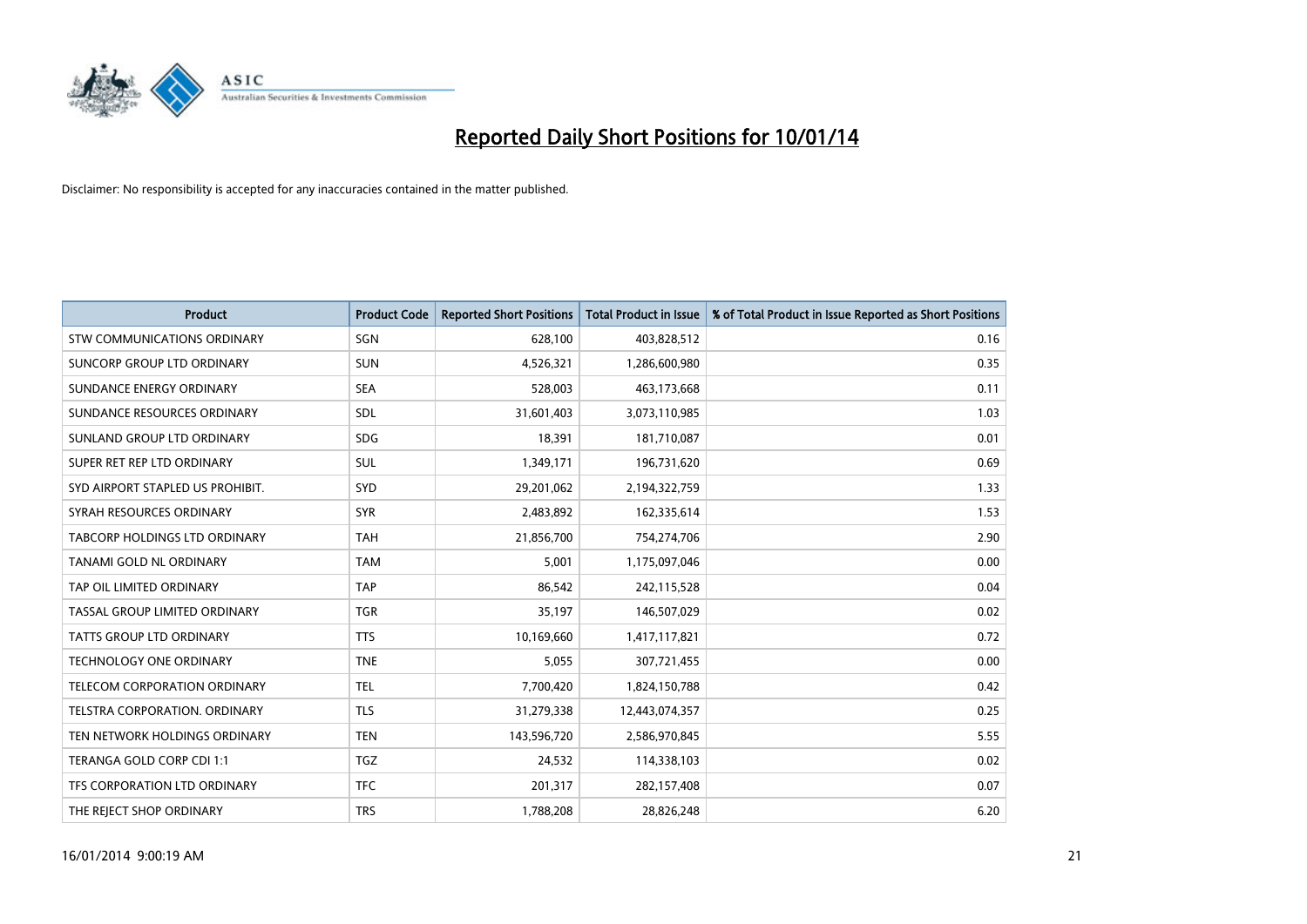

| <b>Product</b>                        | <b>Product Code</b> | <b>Reported Short Positions</b> | <b>Total Product in Issue</b> | % of Total Product in Issue Reported as Short Positions |
|---------------------------------------|---------------------|---------------------------------|-------------------------------|---------------------------------------------------------|
| THORN GROUP LIMITED ORDINARY          | <b>TGA</b>          | 4.809                           | 148,897,155                   | 0.00                                                    |
| TIGER RESOURCES ORDINARY              | <b>TGS</b>          | 1,656,442                       | 802,710,269                   | 0.21                                                    |
| TITAN ENERGY SERVICE ORDINARY         | <b>TTN</b>          | 5,182                           | 48,866,894                    | 0.01                                                    |
| TOLL HOLDINGS LTD ORDINARY            | <b>TOL</b>          | 30,482,154                      | 717,133,875                   | 4.25                                                    |
| TOX FREE SOLUTIONS ORDINARY           | <b>TOX</b>          | 2,020,388                       | 133,242,359                   | 1.52                                                    |
| TPG TELECOM LIMITED ORDINARY          | <b>TPM</b>          | 1,747,400                       | 793,808,141                   | 0.22                                                    |
| TRADE ME GROUP ORDINARY               | <b>TME</b>          | 1,133,738                       | 396,548,005                   | 0.29                                                    |
| TRANSFIELD SERVICES ORDINARY          | <b>TSE</b>          | 36,193,650                      | 512,457,716                   | 7.06                                                    |
| TRANSPACIFIC INDUST, ORDINARY         | <b>TPI</b>          | 24,315,196                      | 1,578,563,490                 | 1.54                                                    |
| TRANSURBAN GROUP TRIPLE STAPLED SEC.  | <b>TCL</b>          | 1,583,373                       | 1,486,013,648                 | 0.11                                                    |
| TREASURY GROUP ORDINARY               | <b>TRG</b>          | 26,528                          | 23,070,755                    | 0.11                                                    |
| TREASURY WINE ESTATE ORDINARY         | <b>TWE</b>          | 32,575,316                      | 647,227,144                   | 5.03                                                    |
| TROY RESOURCES LTD ORDINARY           | <b>TRY</b>          | 415,606                         | 168,486,562                   | 0.25                                                    |
| TWENTY-FIRST FOX INC A NON-VOTING CDI | <b>FOXLV</b>        | 463,439                         | 25,521,754                    | 1.82                                                    |
| TWENTY-FIRST FOX INC B VOTING CDI     | <b>FOX</b>          | 341,925                         | 207,133,020                   | 0.17                                                    |
| UGL LIMITED ORDINARY                  | UGL                 | 22,126,538                      | 166,511,240                   | 13.29                                                   |
| UXC LIMITED ORDINARY                  | <b>UXC</b>          | 895,749                         | 320,551,687                   | 0.28                                                    |
| VEDA GROUP LTD ORDINARY               | <b>VED</b>          | 847,235                         | 842,055,406                   | 0.10                                                    |
| <b>VILLAGE ROADSHOW LTD ORDINARY</b>  | <b>VRL</b>          | 504,300                         | 159,493,510                   | 0.32                                                    |
| VIRGIN AUS HLDG LTD ORDINARY          | <b>VAH</b>          | 115,908,190                     | 3,514,807,839                 | 3.30                                                    |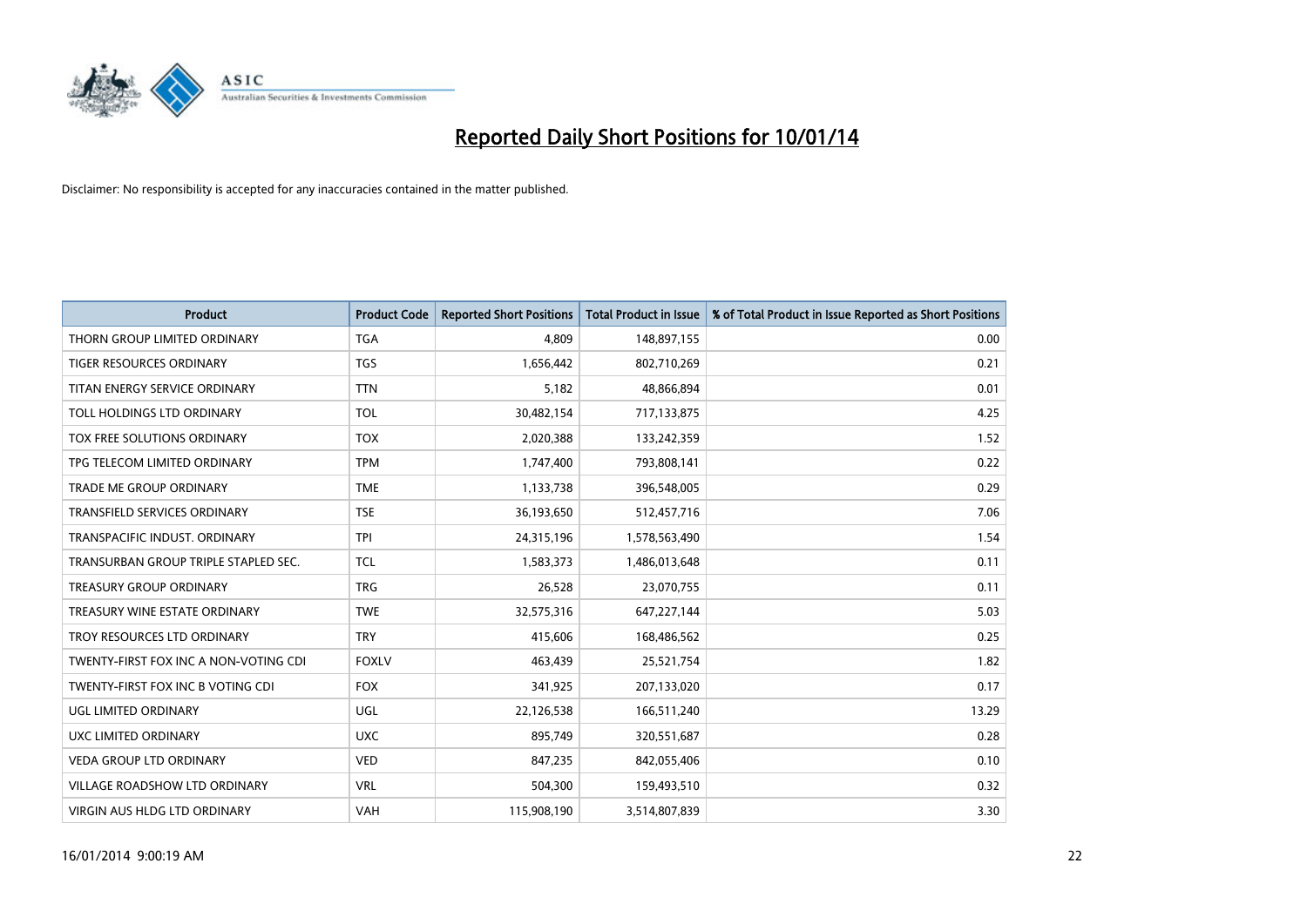

| <b>Product</b>                       | <b>Product Code</b> | <b>Reported Short Positions</b> | <b>Total Product in Issue</b> | % of Total Product in Issue Reported as Short Positions |
|--------------------------------------|---------------------|---------------------------------|-------------------------------|---------------------------------------------------------|
| <b>VIRTUS HEALTH LTD ORDINARY</b>    | <b>VRT</b>          | 1,452,469                       | 79,536,601                    | 1.83                                                    |
| VISION EYE INSTITUTE ORDINARY        | <b>VEI</b>          | 360,690                         | 160,759,740                   | 0.22                                                    |
| <b>VOCATION LTD ORDINARY</b>         | <b>VET</b>          | 8,631,520                       | 200,000,000                   | 4.32                                                    |
| <b>VOCUS COMMS LTD ORDINARY</b>      | <b>VOC</b>          | 171,582                         | 80,779,125                    | 0.21                                                    |
| WARRNAMBOOL CHEESE ORDINARY          | <b>WCB</b>          | 39,999                          | 55,969,511                    | 0.07                                                    |
| <b>WATPAC LIMITED ORDINARY</b>       | <b>WTP</b>          | 2,843                           | 184,332,526                   | 0.00                                                    |
| WEBIET LIMITED ORDINARY              | <b>WEB</b>          | 2,399,512                       | 79,397,959                    | 3.02                                                    |
| <b>WESFARMERS LIMITED ORDINARY</b>   | <b>WES</b>          | 5,443,743                       | 1,143,274,951                 | 0.48                                                    |
| WESTERN AREAS LTD ORDINARY           | <b>WSA</b>          | 25,350,944                      | 196,862,806                   | 12.88                                                   |
| WESTERN DESERT RES. ORDINARY         | <b>WDR</b>          | 2,571,254                       | 499,665,257                   | 0.51                                                    |
| WESTFIELD GROUP ORD/UNIT STAPLED SEC | <b>WDC</b>          | 3,970,805                       | 2,113,501,814                 | 0.19                                                    |
| WESTFIELD RETAIL TST UNIT STAPLED    | <b>WRT</b>          | 21,593,752                      | 2,979,214,029                 | 0.72                                                    |
| <b>WESTPAC BANKING CORP ORDINARY</b> | <b>WBC</b>          | 17,535,252                      | 3,109,048,309                 | 0.56                                                    |
| WHITE ENERGY COMPANY ORDINARY        | <b>WEC</b>          | 56,553                          | 322,974,494                   | 0.02                                                    |
| WHITEHAVEN COAL ORDINARY             | <b>WHC</b>          | 61,069,472                      | 1,025,692,710                 | 5.95                                                    |
| WIDE BAY AUST LTD ORDINARY           | <b>WBB</b>          | 14,753                          | 36,238,600                    | 0.04                                                    |
| WINDIMURRA VANADIUM ORDINARY         | <b>WVL</b>          | 20,461                          | 19,284,366                    | 0.11                                                    |
| WOODSIDE PETROLEUM ORDINARY          | <b>WPL</b>          | 2,758,190                       | 823,910,657                   | 0.33                                                    |
| WOOLWORTHS LIMITED ORDINARY          | <b>WOW</b>          | 5,068,926                       | 1,254,616,061                 | 0.40                                                    |
| <b>WORLEYPARSONS LTD ORDINARY</b>    | <b>WOR</b>          | 5,189,614                       | 243,480,720                   | 2.13                                                    |